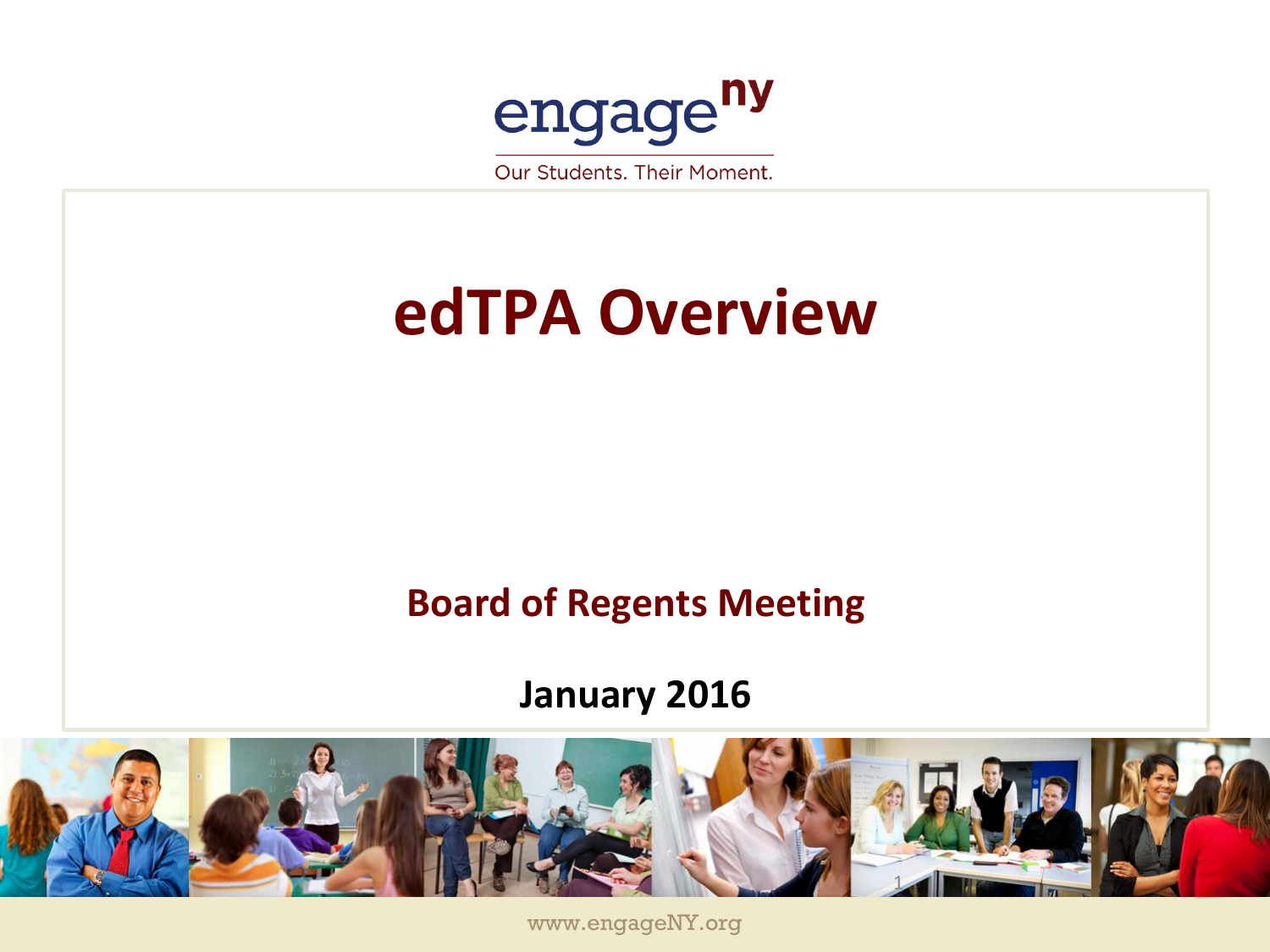## **edTPA Overview**

- Development
- Department Background
- edTPA Task Force
- edTPA Assessment
- Scoring, Costs, etc.
- edTPA Outcomes (data)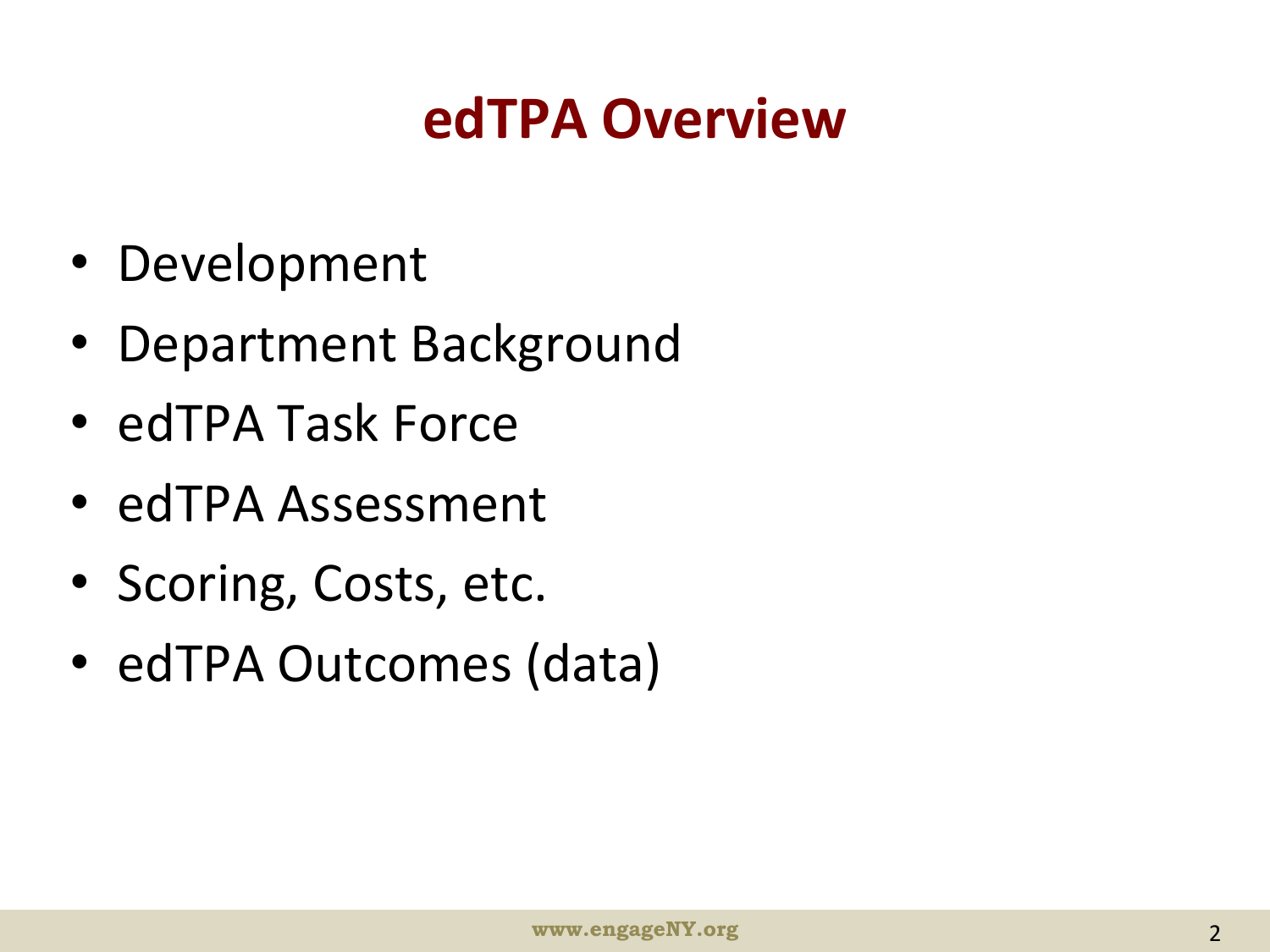## **Development of the edTPA**

- The edTPA is a subject-specific portfolio performance assessment, developed by Stanford University in partnership with the American Association of Colleges for Teacher Education.
- Designers were comprised of university faculty members, national organization representatives, and K-12 teachers.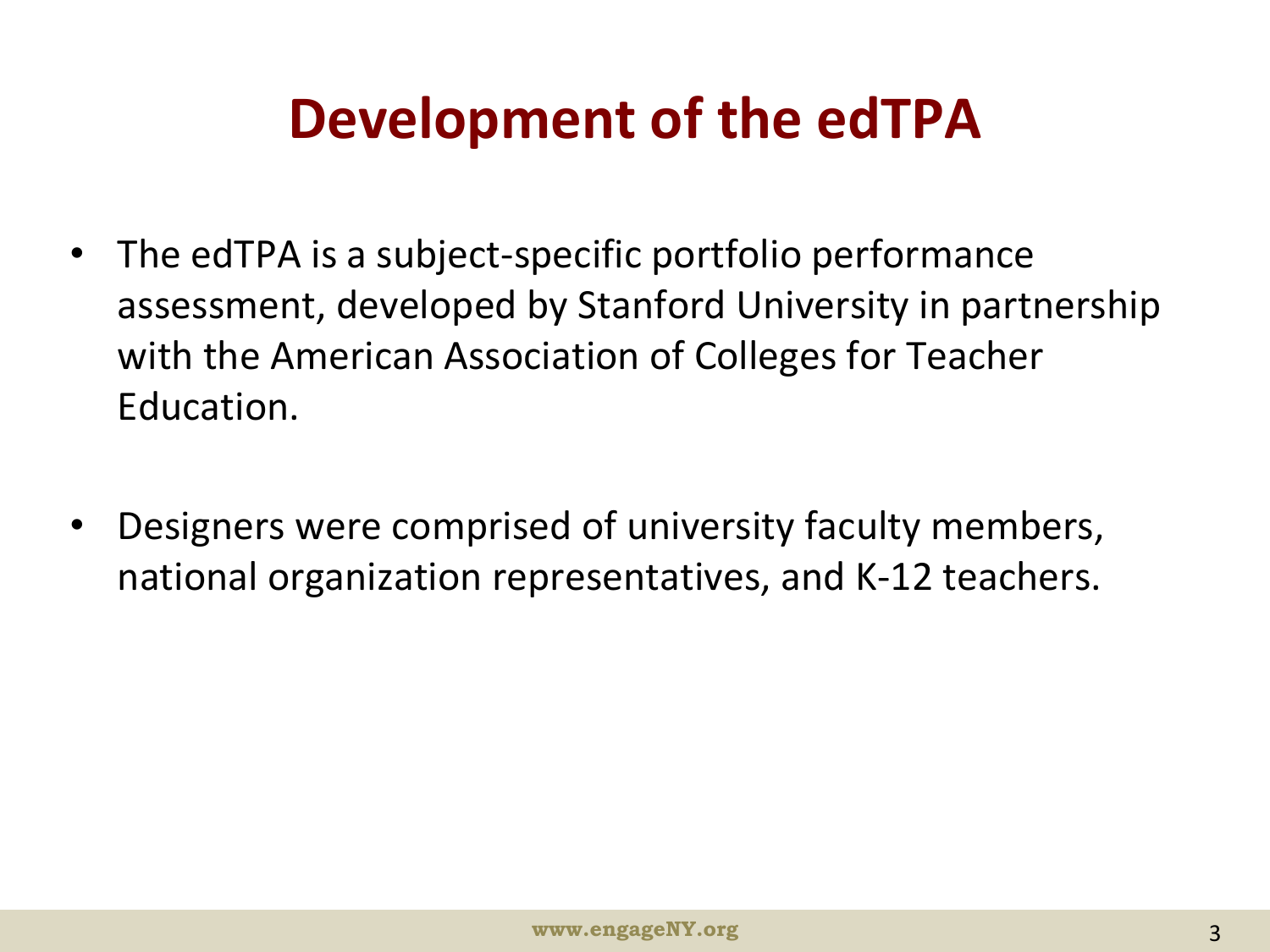## **Department Background**

- In 2009, the Board of Regents approved a number of initiatives to transform teaching and learning - including the development of a set of NYS Teaching Standards and a plan to strengthen the examinations for the certification of teachers and school leaders.
- In 2010, the Department began to develop its own performance assessment. This performance assessment was piloted in 2010 and field tested with over 500 candidates and 250 faculty. Program deans from across the State recommended that we use the performance assessment previously developed by Stanford University - the edTPA.
- In February 2011, the Board of Regents voted to push back the new certification exam timeline from May 2013 to May 2014 to give preparation programs an additional year to prepare for the new certification exams.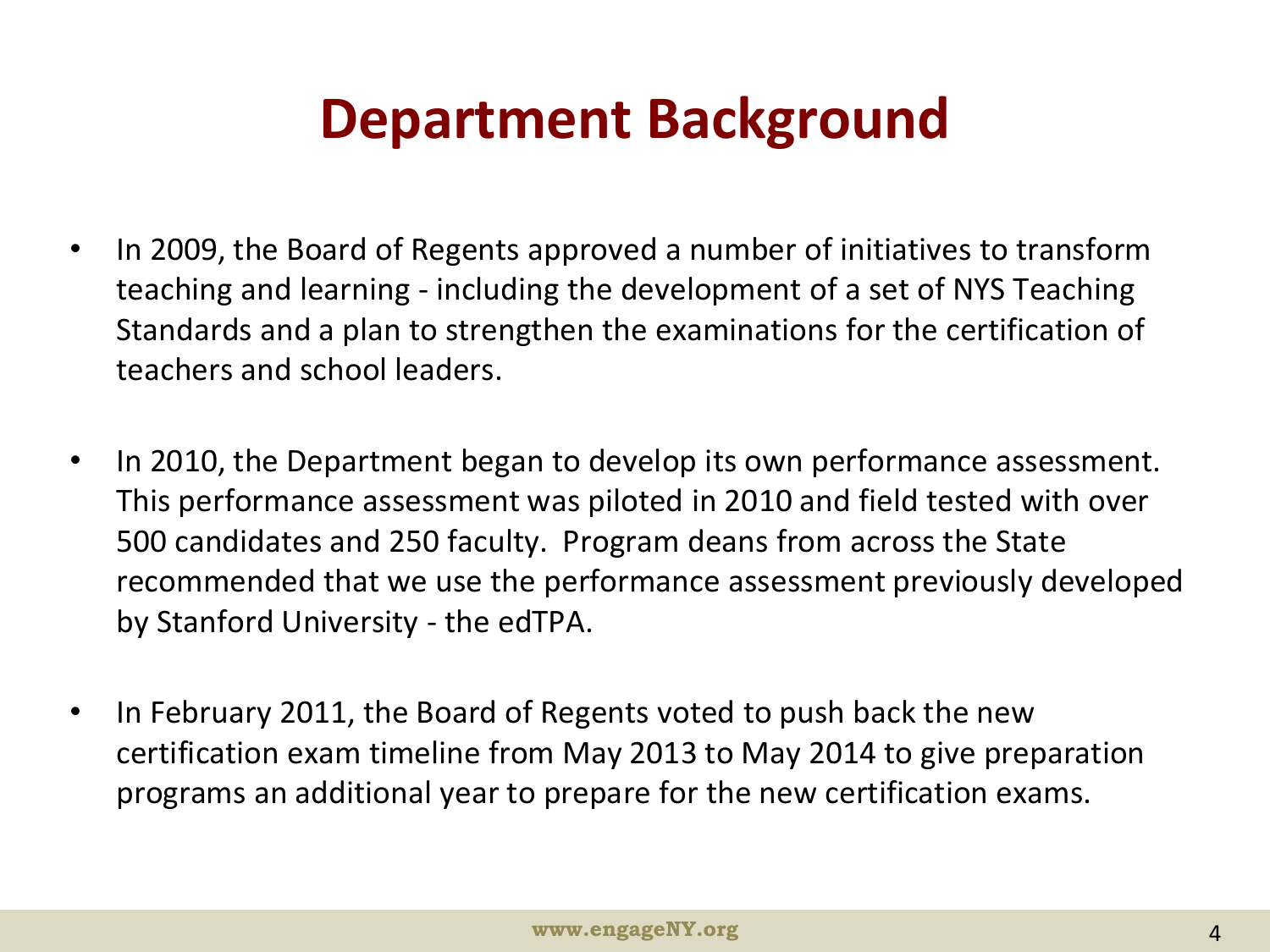## **Department Background**

- In April 2012, the Office of Higher Education announced the creation of a set of agreements with SUNY, CUNY, and the Commission on Independent Colleges and Universities (clcu) to support the preparation of teacher/leader candidates. RTTT funding was used to provide a total of \$13 million to SUNY, CUNY, and cIcu.
- In January 2013, the Governor's Education Reform Commission released its preliminary report and recommended establishment of a "bar"-like exam for entry into the teaching profession.
- In March 2013, the State budget was enacted with a provision requiring *"the development of a set of standards (NY Teaching Standards) for a common set of professionally rigorous assessments to ensure the best prepared educators are entering the public school system."* 2013-14 enacted budget (Chapter 50 of the Laws of 2013).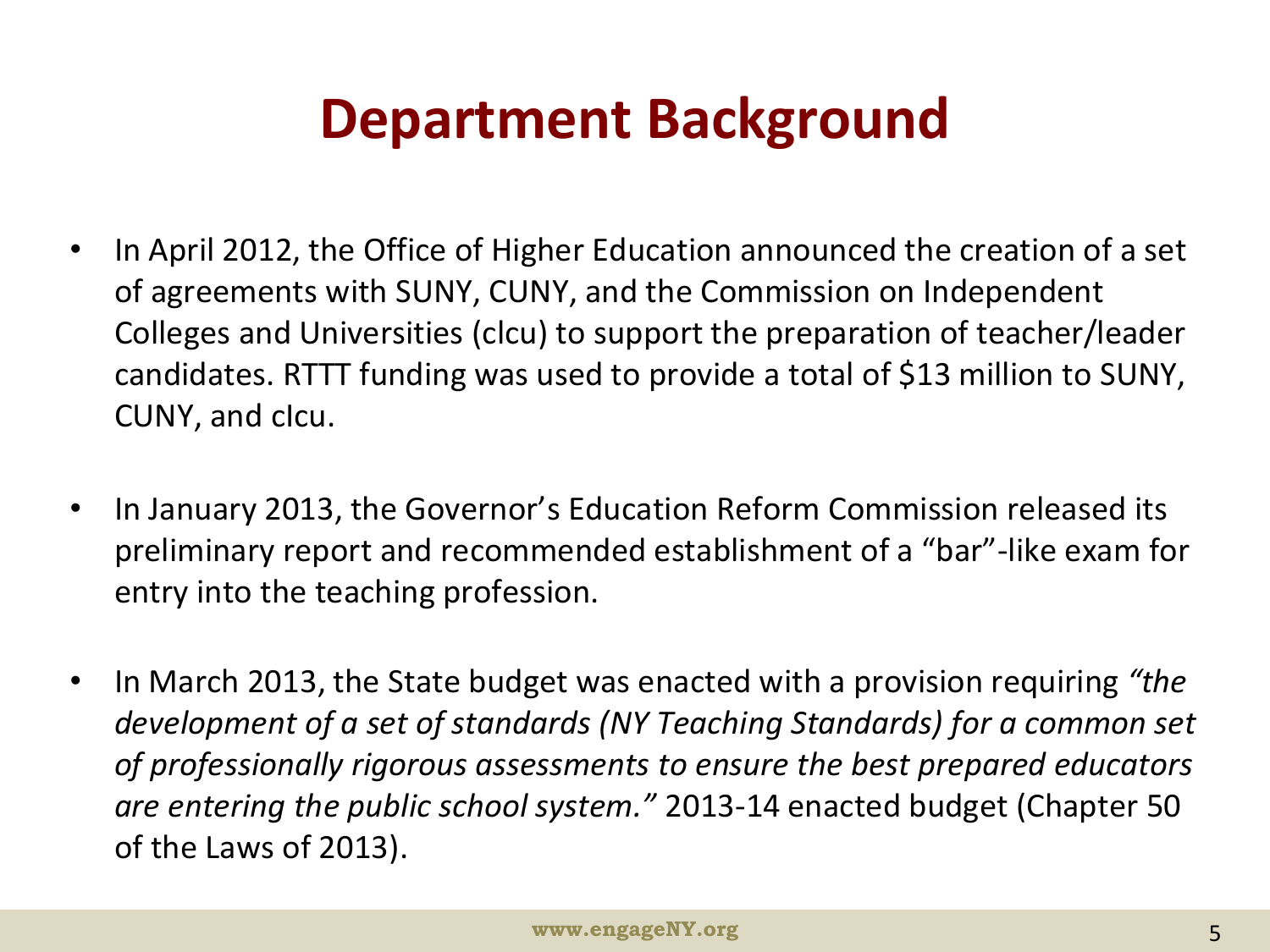### **edTPA Task Force**

In April 2014, the edTPA Safety Net was established—candidates who do not pass the edTPA can take and pass the Assessment of Teaching Skills – Written (ATS-W). The Board of Regents also established an edTPA Task Force which included representatives from CUNY, SUNY, cIcu, the Teacher Education Advisory Group, the United University Professions, the Professional Staff Congress and P-12.

The charge of this Task Force was specifically defined as follows:

- 1. work proactively with the Department, SCALE, and the American Association of Colleges for Teacher Education (AACTE) as SCALE continues to refine the edTPA assessment including review of the rubrics and handbooks;
- 2. work proactively with the Department and SCALE to support implementation of the edTPA by SUNY, CUNY and the independent sector; and
- 3. collaborate with the Department and SCALE on the development of a process for the identification and dissemination of exemplary practices in NYS programs as they implement the edTPA.

*Source: Board of Regents Meeting April 2014*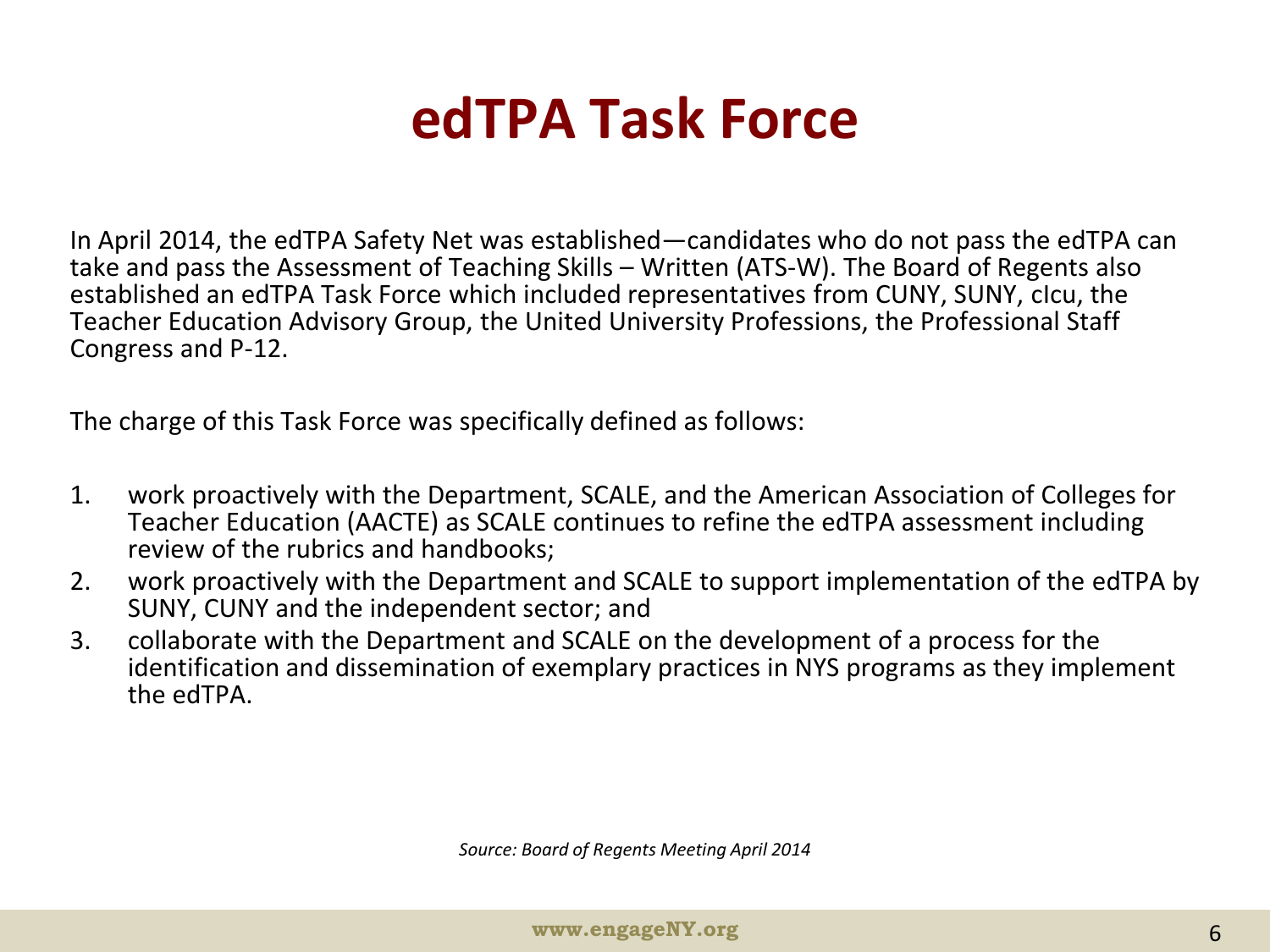### **edTPA Task Force: Outcomes and Recommendations**

Culminating in December 2014, the edTPA Task Force recommendations included:

- Review NYSED's "Use of Materials" policy memo to allow for local use of edTPA portfolios with appropriate permissions for program improvement (the Department is working with the field to find consensus on language);
- Modify the edTPA Safety Net to allow candidates additional time to complete all other certification requirements so long as they take and pass the ATS-W subsequently to taking and failing to pass the edTPA on or prior to June 30, 2016 (out for public comment);
- Improve sharing of edTPA practices through conferences, meetings, and accessible online resources; and
- Initiate state and local professional development activities for the continued support of edTPA implementation (ongoing work with the field).

*Source: Board of Regents Meeting March 2015*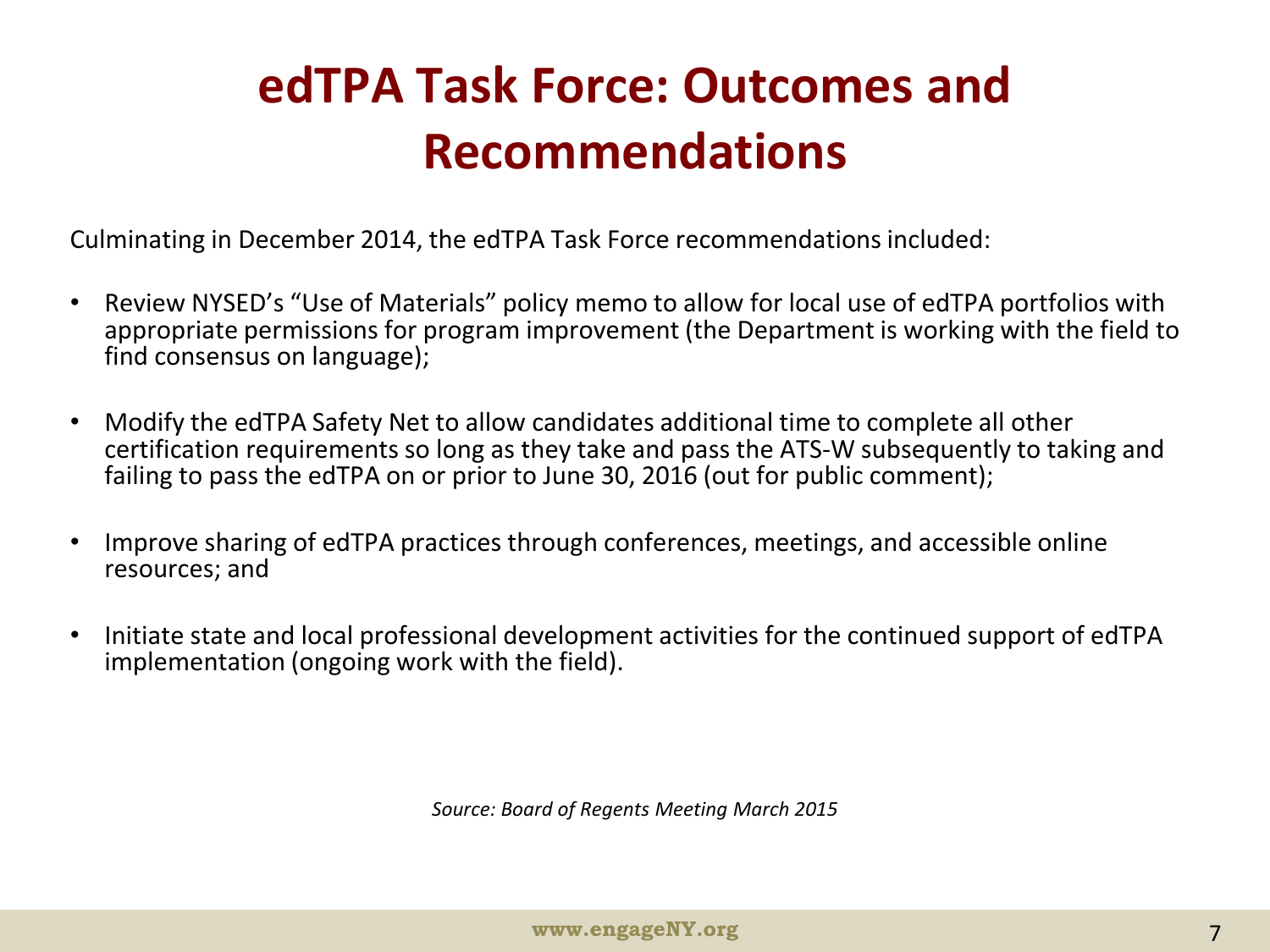### **Current Education Regulations for Teacher Preparation Programs**

Current requirements for teacher placements are found in Title 8, Chapter II, Subchapter A, Part 52, Section 52.21(b)(2)(ii) Standards for programs leading to an initial certificate:

- " *(v) curriculum development, instructional planning, and* multiple research-validated instructional strategies *for teaching students within the full range of abilities— and skill in designing and offering differentiated instruction that enhances the learning of all students in the content area(s) of the certificate;*
- *(vii) formal and informal methods of assessing student learning and the means of analyzing one's own teaching practice—and skill in using information gathered through assessment and analysis to plan or modify instruction, and skill in using various resources to enhance teaching;"*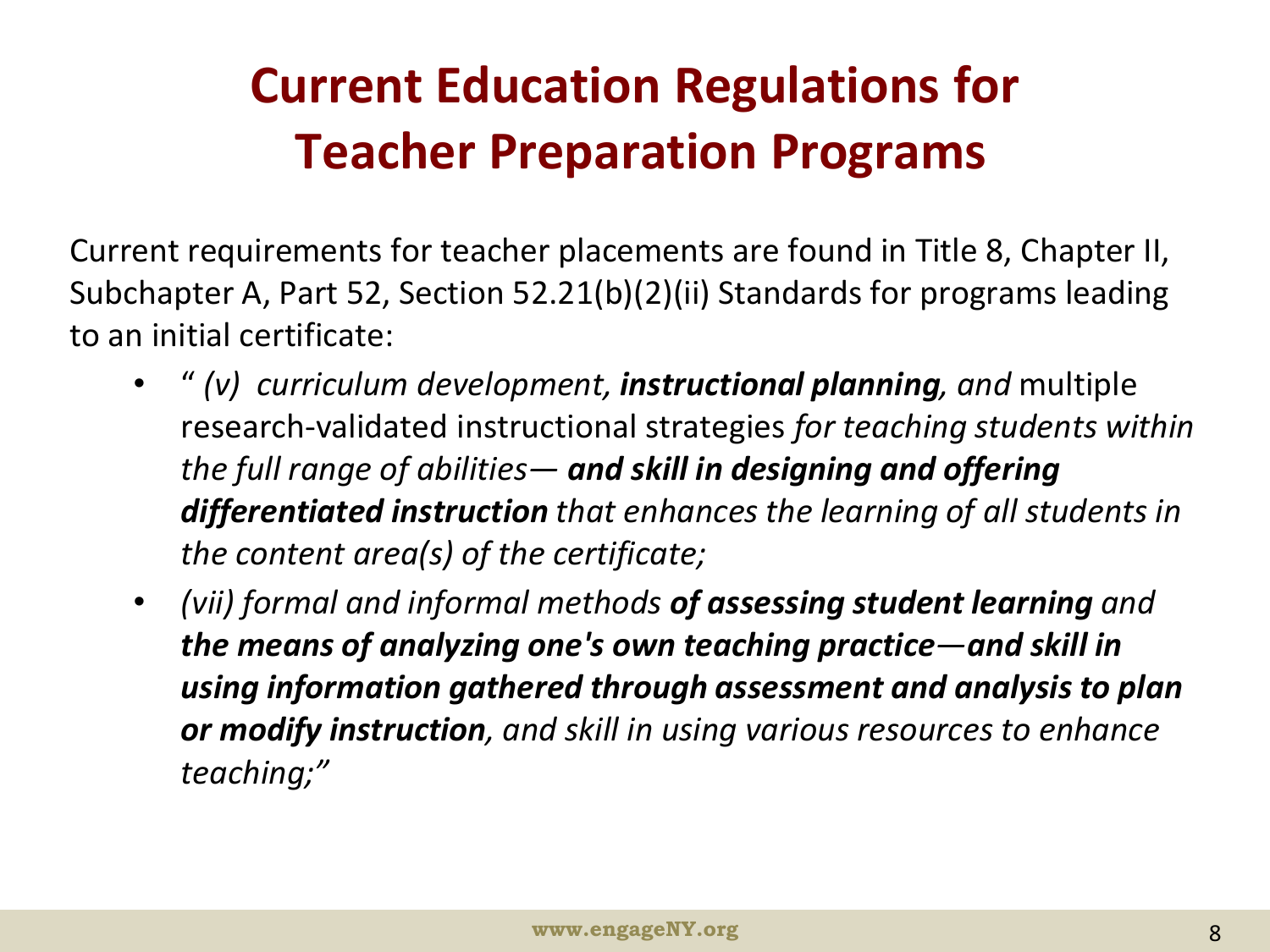**The edTPA Requires that the Teacher Candidate Complete 3 Tasks:**

**Task 1:** Planning Instruction & Assessment

**Task 2:** Instruction & Engaging Students in Learning

**Task 3:** Assessing Student Learning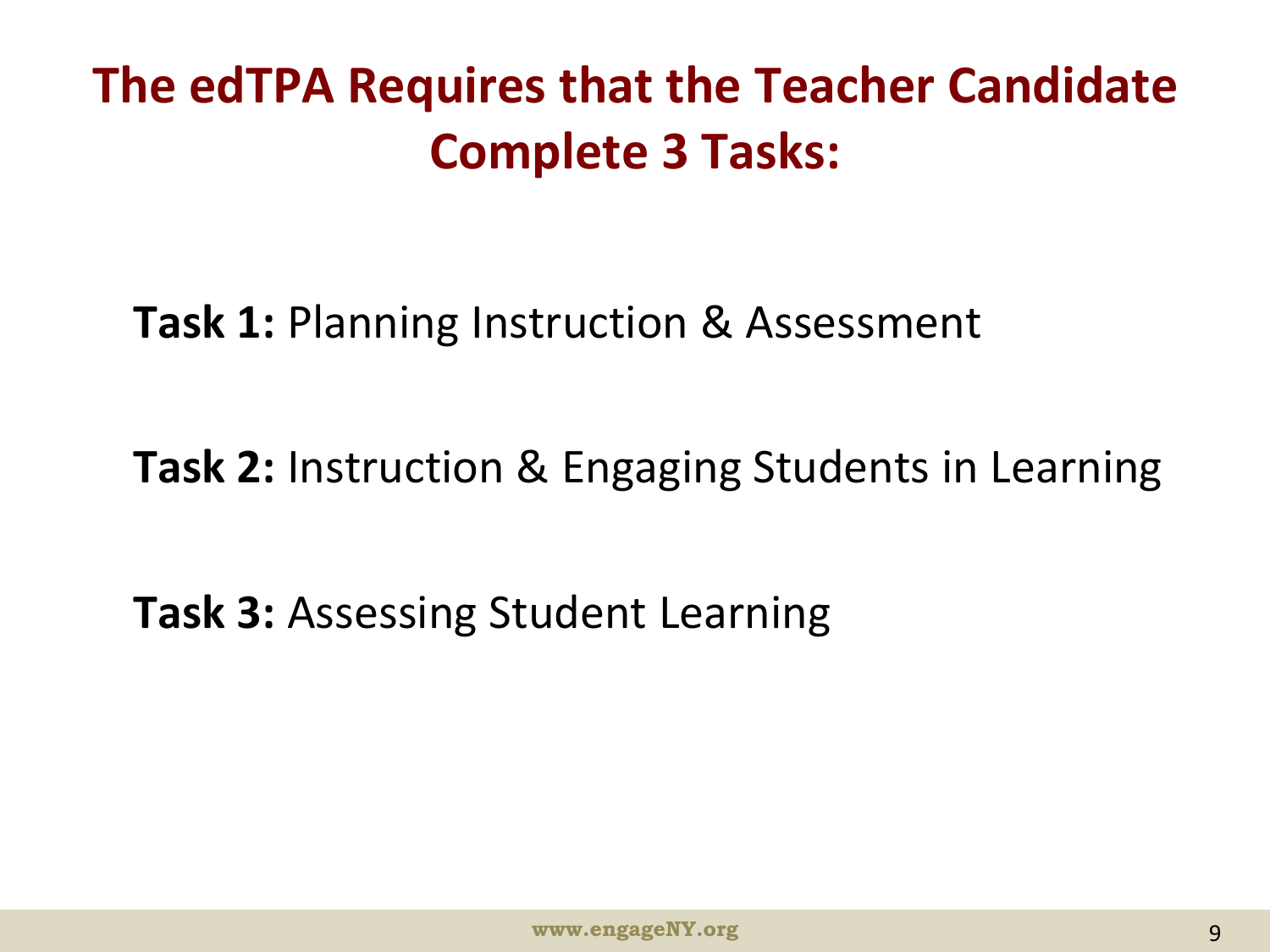# **Task 1: Planning Instruction & Assessment**

When completing Task 1, a candidate must consider:

- **Planning for alignment and learning**—selecting a learning segment and central focus for the portfolio
- **Knowledge of their students**—candidates must demonstrate how well they know their students as a whole—including demographics and strengths and weaknesses
- **Academic language demands**—candidates must address how the class is supported, considering varying levels of English language development
- **Planning assessments**—candidates have to include copies of the assessments they plan to use for the learning segment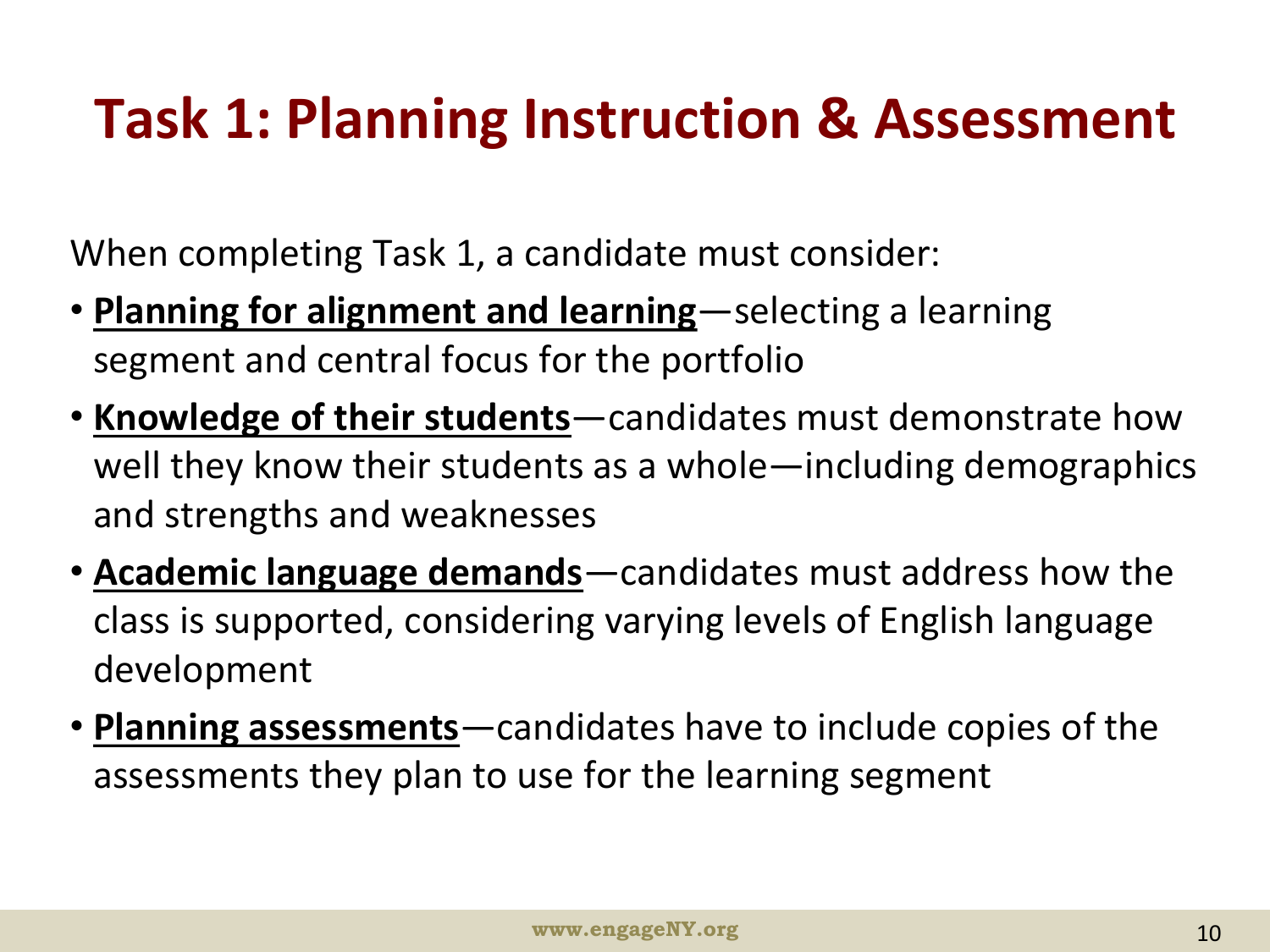### **Task 2: Instruction & Engaging Students in Learning**

When completing Task 2, a candidate must demonstrate his/her ability to deliver a cohesive learning segment that engages students. This must include:

- **A learning environment**—an environment that shows a positive learning environment, with collaboration and communication between the teacher and students
- **Engaging students**—this involves engaging students in a learning task and higher level thinking
- **Deepening student learning**—the candidate should highlight how they prompt, listen to, and respond to students during the lesson
- **Subject-specific pedagogy**—demonstrate effective approaches to teaching the specific subject
- **Analyzing teacher effectiveness**—the candidate must consider what was learned about teaching and how they might make changes to improve instruction
- **Video recording**—the candidate must provide a 15-20 minute video demonstrating their ability to engage students and their approach to teaching the specific subject matter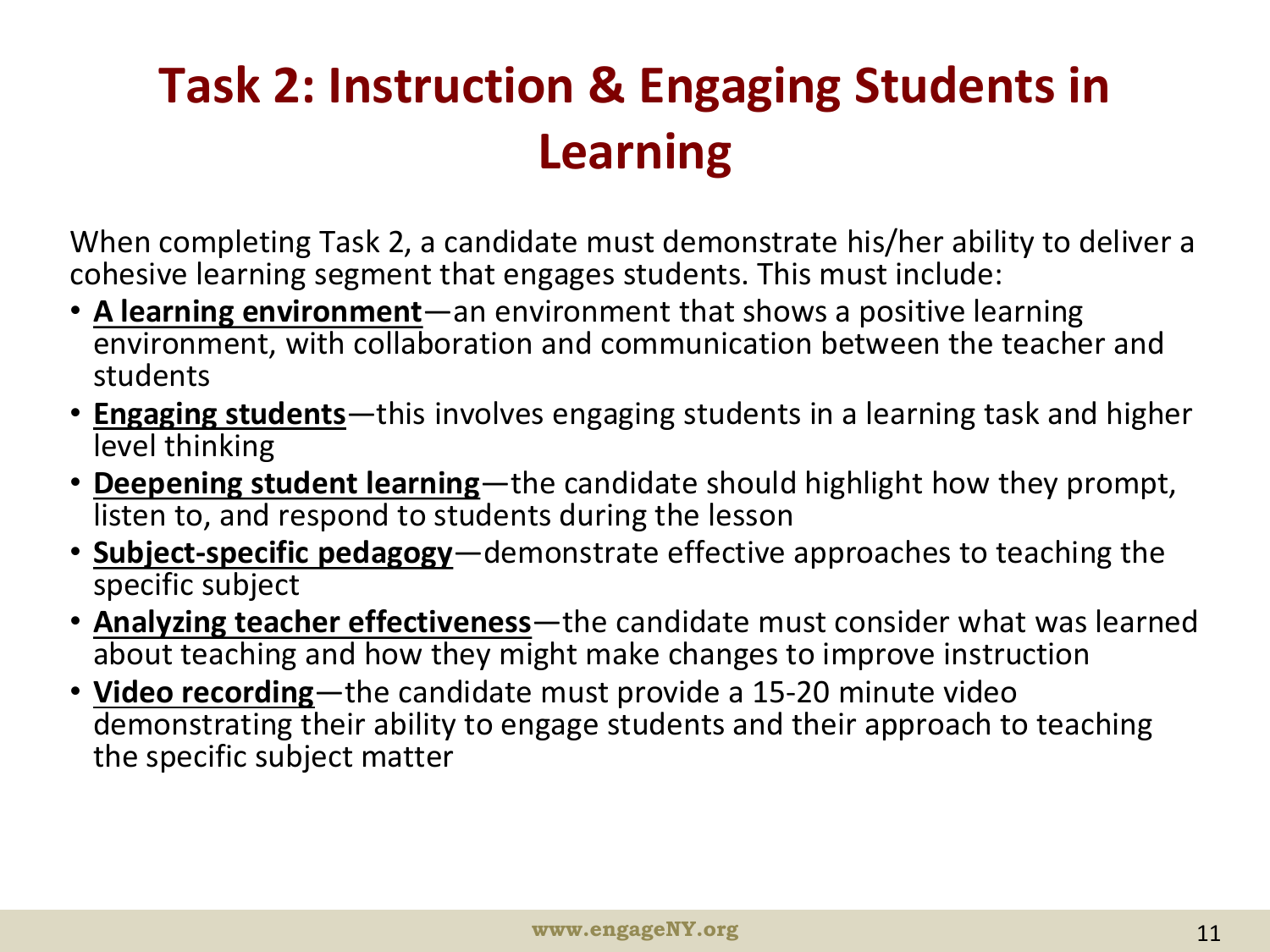# **Task 3: Assessing Student Learning**

When completing Task 3, a candidate must consider:

- **Analyzing student learning**—this involves selecting one assessment and analyzing the work of their students, as well as a deeper analysis for three students
- **Feedback**—feedback to students should be clear and specific
- **Analyzing students' academic language understanding and use**—this calls for evidence of how students succeeded in their use of academic language to develop content understanding
- **Use of assessment to inform instruction**—this involves considering next steps based on the assessment and instruction analysis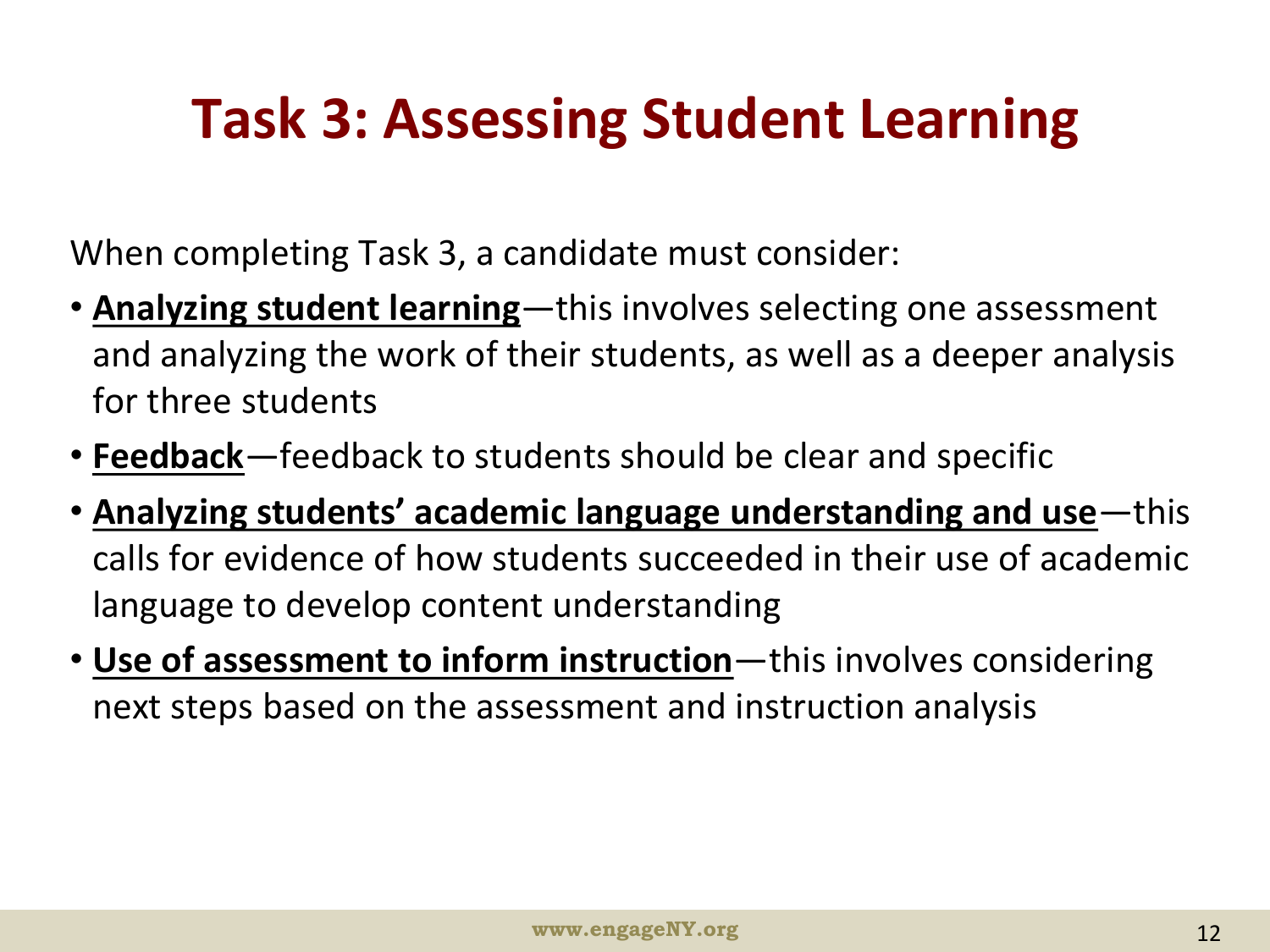# **Scoring**

- The edTPA is scored by P-12 teachers and teacher preparation faculty who have had significant pedagogical content knowledge in the field in which they score.
- Scorers must go through an intensive scorer training process before becoming an edTPA scorer.
- Continued quality management of scorers—if flagged by quality monitoring, scorers cannot continue.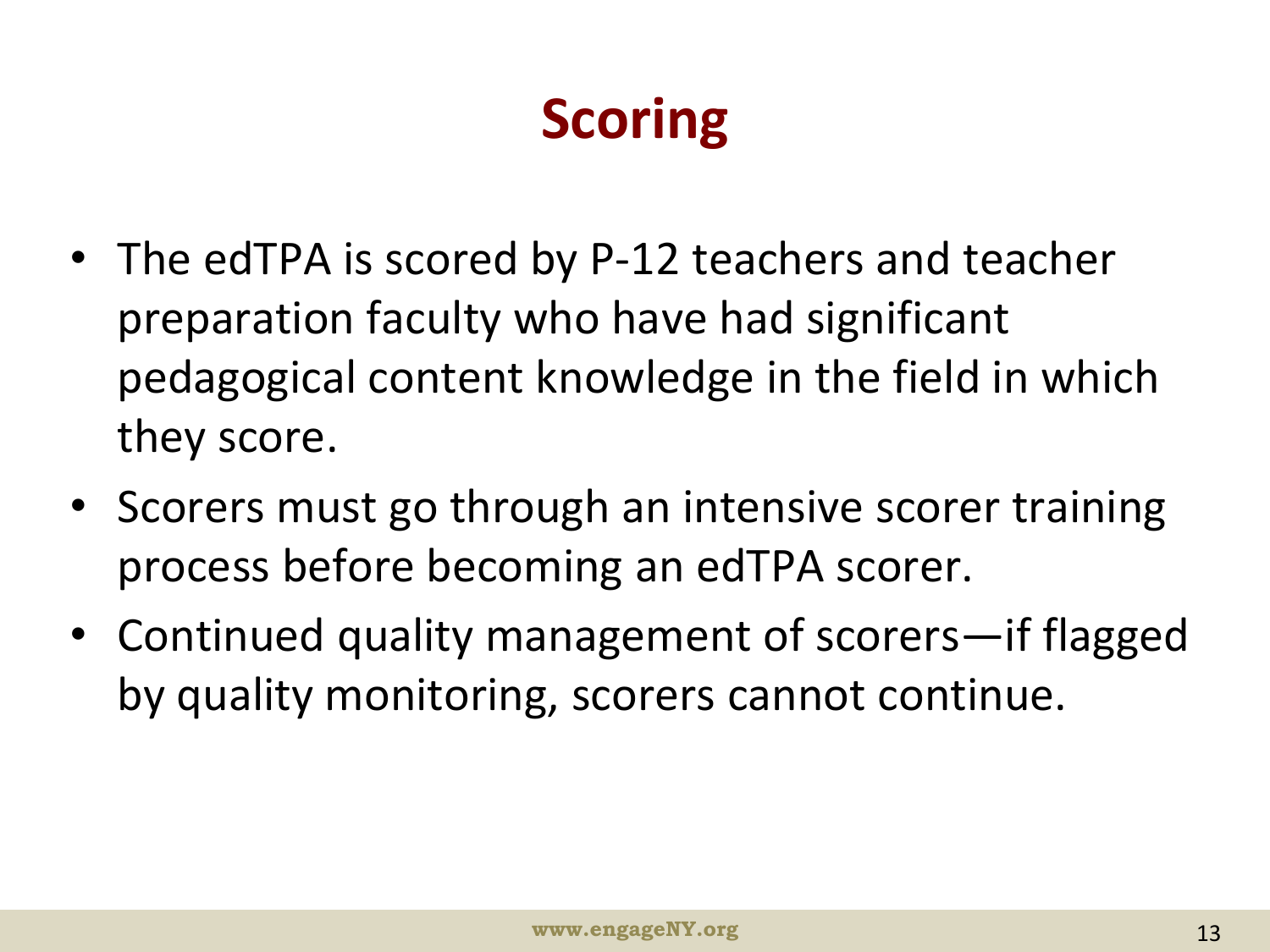# **Cost of Certification Exams**

#### **Cost of Certification:**

- edTPA: \$300
- Academic Literacy Skills Test (ALST): \$131
- Education All Students Test (EAS): \$102
- Content Specialty Test (CST): \$79-\$179 (depending on test)
- **Total Cost: \$612-\$712**

#### **Cost of Previous Certificates:**

- Assessment of Teaching Skills-Written (ATS-W): \$119
- Liberal Arts and Sciences Test (LAST): \$119
- Content Specialty Test (CST): \$119

**Total Cost: \$357**

#### **Other Costs of Certification Required by Statute\*:**

All can be incorporated into teacher preparation programs, at no cost to students

- **DASA** (Training in Harassment, Bullying, Cyberbullying, and Discrimination in Schools: Prevention and Intervention)—required by Article 2, Sections 10-18 of the Education Law (\$50-\$100)
- **SAVE** (School Violence Prevention and Intervention Workshop) (required by Section 3004 of the Education Law (\$25-\$75)
- **Child Abuse Identification and Reporting** (Sections 3003(4) and 3004 of the Education Law)—average cost \$20-\$25, offered for free through the Office of Children and Family Services
- **Autism** (Section 3004 of the Education Law)—average cost \$0-\$120

#### **Other Professions:**

- Architect: 7 divisions of the exam are required for licensure—total exam cost for licensure is \$1,470
- Accountant: total exam cost for licensure is \$734.10
- Veterinary Technician: \$300
- Dental Assisting: 2 pathways, between \$375-\$550
- Mental Health Counselor: \$275 for National MHC Clinical Exam

**\*The content of these workshops are a part of program requirements and can be incorporated into teacher preparation programs. If they are not incorporated into the program, the student must take the workshop from an approved provider.**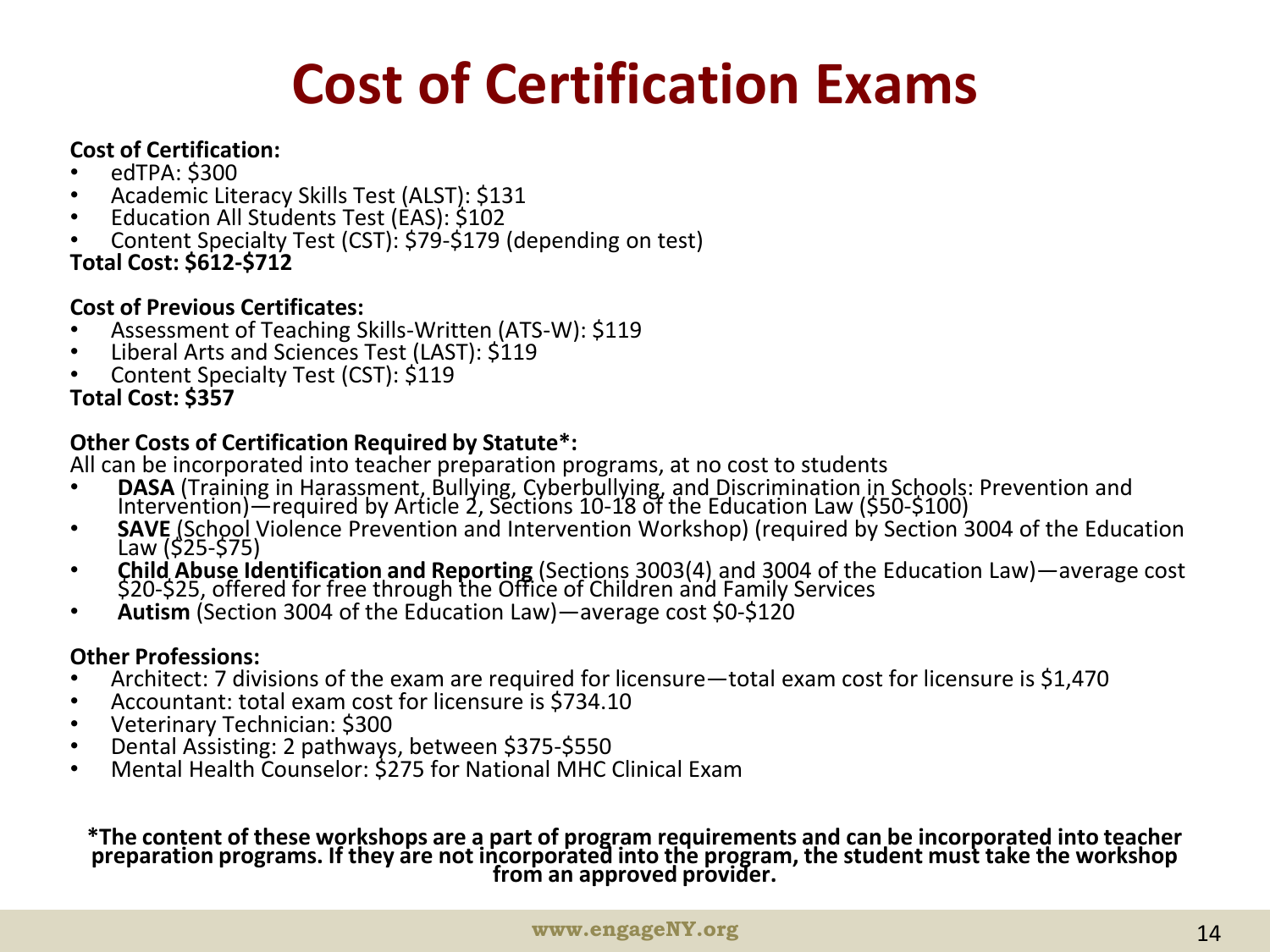# **Options to Address Costs**

- Explore various cost savings through economies of scale as the use of edTPA expands nationally
- Vouchers (we are negotiating a significant increase in the number of vouchers (from 1,800 to 5,000)
- Additional communications to encourage students to use available support and resource materials that are free of cost—for example…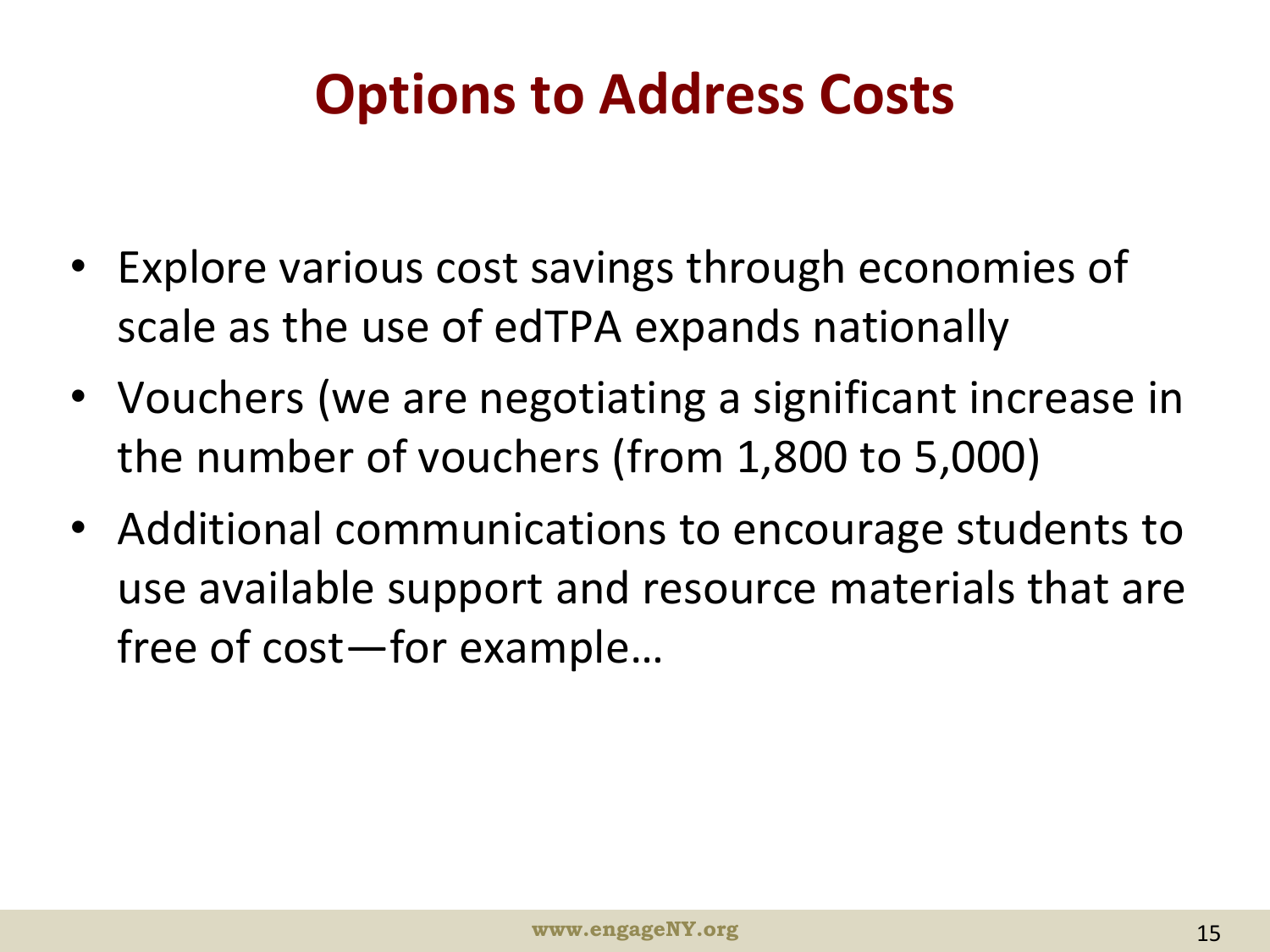# **Student/Faculty Resources**

• Faculty at Brooklyn College have developed Educating All Students (EAS) practice materials for candidates which are posted on their website at: [http://www.brooklyn.cuny.edu/web/academics/schools/education/](http://www.brooklyn.cuny.edu/web/academics/schools/education/certification/exams.php) [certification/exams.php.](http://www.brooklyn.cuny.edu/web/academics/schools/education/certification/exams.php)

• CUNY Brooklyn College webinar for EAS and Academic Literacy Skills Test (ALST): [http://www.brooklyn.cuny.edu/web/aca\\_education\\_general/Long\\_I](http://www.brooklyn.cuny.edu/web/aca_education_general/Long_Island_Region_EAS_and_ALST_Webinar.pdf) sland Region EAS and ALST Webinar.pdf.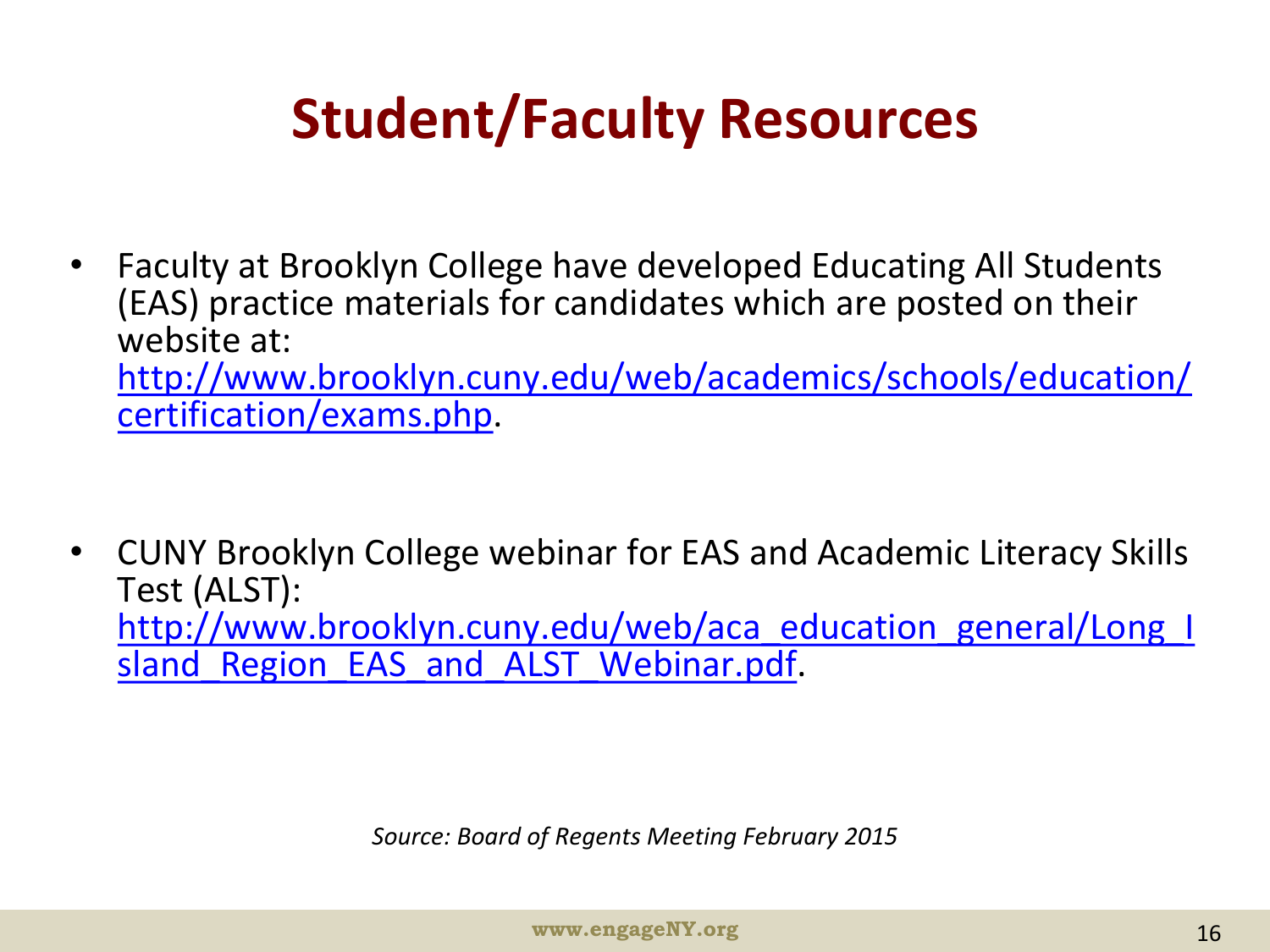# **Student/Faculty Resources**

- cIcu sponsored a cross-sector, statewide convening designed to highlight and share best practices in educator preparation. Presentations covered teacher and leader certification examinations, clinically rich teacher preparation, data-driven instruction, and Common Core. All presentations are available at: [http://www.isnetworked.org/page/isnetworked-june-18-](http://www.isnetworked.org/page/isnetworked-june-18-2014-conference-66.html) [2014-conference-66.html](http://www.isnetworked.org/page/isnetworked-june-18-2014-conference-66.html).
- A series of webinars on *"Reflective Writing for edTPA"* and *"Thinking About Writing and Teaching: edTPA to APPR"* was presented by two local educators who are National Board Certified Teachers. cIcu's *Vimeo* video library features over 57 videos and webinars on topics including edTPA, Common Core, Academic Language, ALST, and EAS. These resources can be found here:<http://vimeo.com/isnetworked/videos>.
- Designated project websites containing resources including videos and webinars : clcu: [http://www.isnetworked.org.](http://www.isnetworked.org/)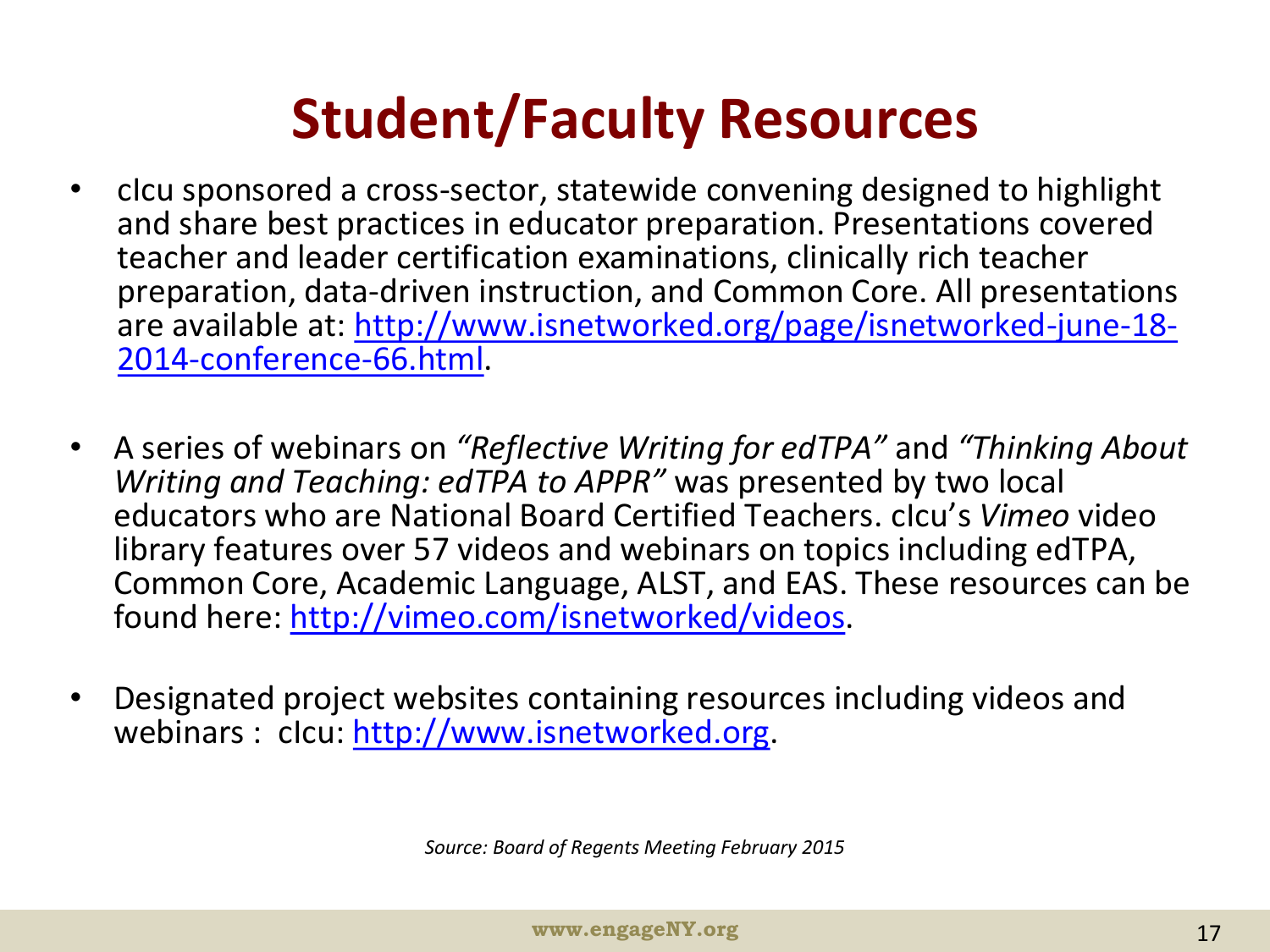# **Student/Faculty Resources**

- SUNY held a statewide convening focused on *"Innovative Educator Preparation – Moving Towards Sustainability"*  which highlighted SUNY's MOU work. Conference presentations and information can be found at: <http://bit.ly/1Fok9BK>.
- Designated project websites containing resources including videos and webinars : SUNY: [http://commons.suny.edu/.](http://commons.suny.edu/)
- Stony Brook University video on Educating All Students (EAS): [http://apps.tlt.stonybrook.edu/EAS/index.html.](http://apps.tlt.stonybrook.edu/EAS/index.html)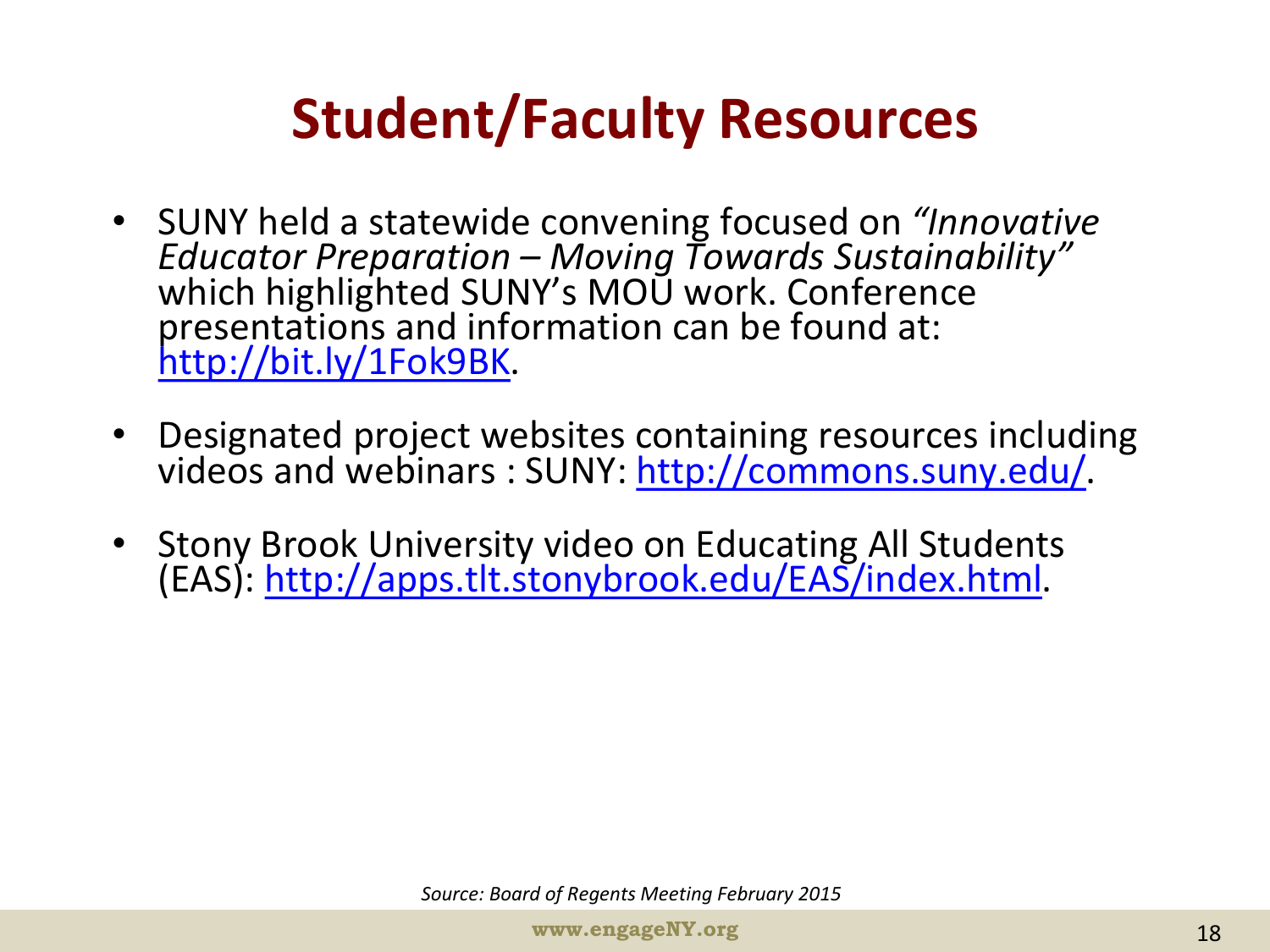# **Student / Faculty Development**

### **Preparation for Certification Exams**

- **CUNY** Many college campuses offer continuing education courses to support candidates with exam retakes. Queens College's EAS and ALST course information can be found at: [http://www.qc.cuny.edu/pcs/Programs/ProfessionalDevelopment/Pages/Exam](http://www.qc.cuny.edu/pcs/Programs/ProfessionalDevelopment/Pages/ExamPrep.aspx) [Prep.aspx](http://www.qc.cuny.edu/pcs/Programs/ProfessionalDevelopment/Pages/ExamPrep.aspx).
- **SUNY** A SUNY New Paltz faculty member has created a mix of video resources for faculty and for candidates on ALST, EAS, writing strategies, working with ELLs, Common Core, and more. These resources have been widely shared across all sectors and can be found here:

[http://www.symbaloo.com/mix/educatingallstudents.](http://www.symbaloo.com/mix/educatingallstudents)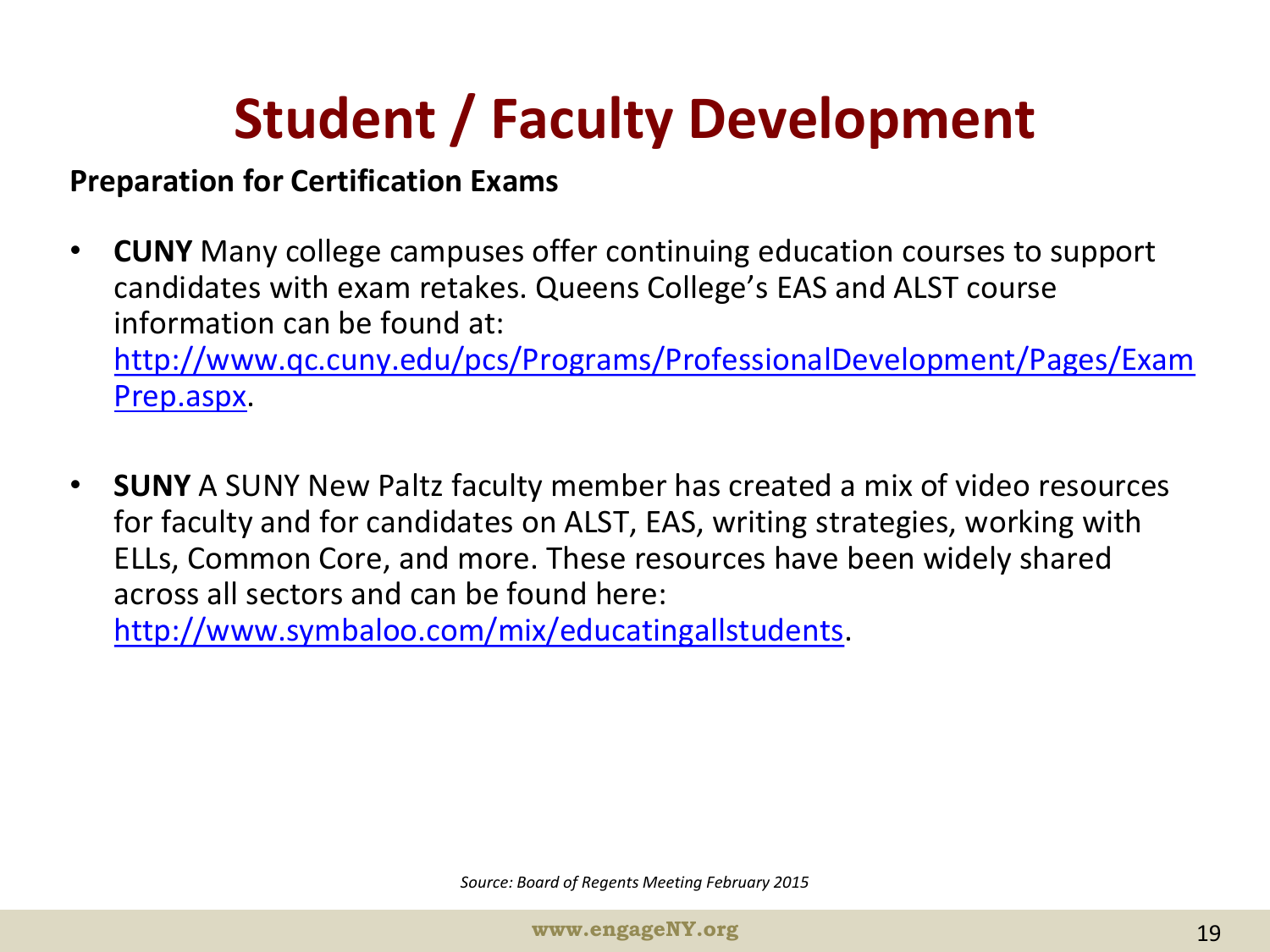# **Trends in Program Enrollment**

### New York

| Year                               | 2009-10  | $ 2010 - 11 $ | $ 2011 - 12 $ | 2012-13   |
|------------------------------------|----------|---------------|---------------|-----------|
| <b>Current Year</b><br>$(2012-13)$ | 79,214   | 70,128        | 61,904        | 47,828    |
| <b>Previous Year</b>               | 74,344   | 79,214        | 70,128        | 61,904    |
| % Change                           | $+6.55%$ | $-11.47%$     | $-11.73%$     | $-22.74%$ |

| <b>State</b>                       | <b>Texas</b> | <b>Illinois</b> | <b>California</b> | Pennsylvania | <b>Florida</b> | <b>New Jersey</b> |
|------------------------------------|--------------|-----------------|-------------------|--------------|----------------|-------------------|
| <b>Current Year</b><br>$(2012-13)$ | 33,767       | 17,934          | 19,854            | 23,546       | 14,343         | 12,970            |
| <b>Previous Year</b>               | 50,658       | 26,045          | 26,147            | 35,144       | 12,639         | 19,227            |
| % Change                           | $-33.34$     | $-31.14$        | $-24.07$          | $-33.00$     | $+13.48$       | $-32.54%$         |

Source:<https://title2.ed.gov/Public/Report/PrintSection.aspx?Year=2014&StateID=36&Section=140140>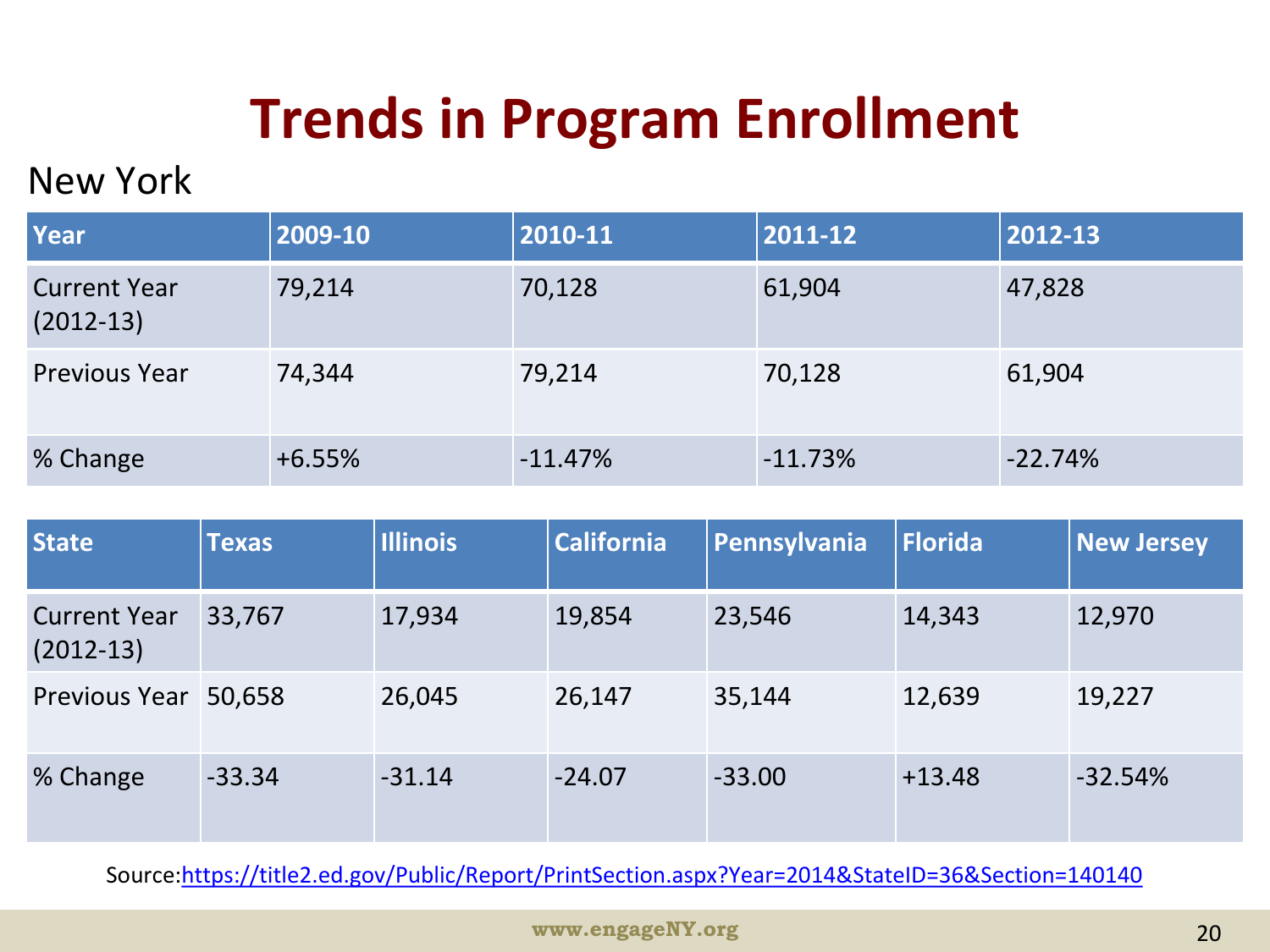### **Timeline for Assessment Implementation and Data Collection**



- The edTPA became operational in **September 2013**.
- Students who completed their program **before May 2014** could take and pass either the old certification exams, or the new set of certification exams.
- **General test taker** data provided in this report is from **September 2013- December 2015**.
- **Program completer** data is from **September 2013-December 2014**.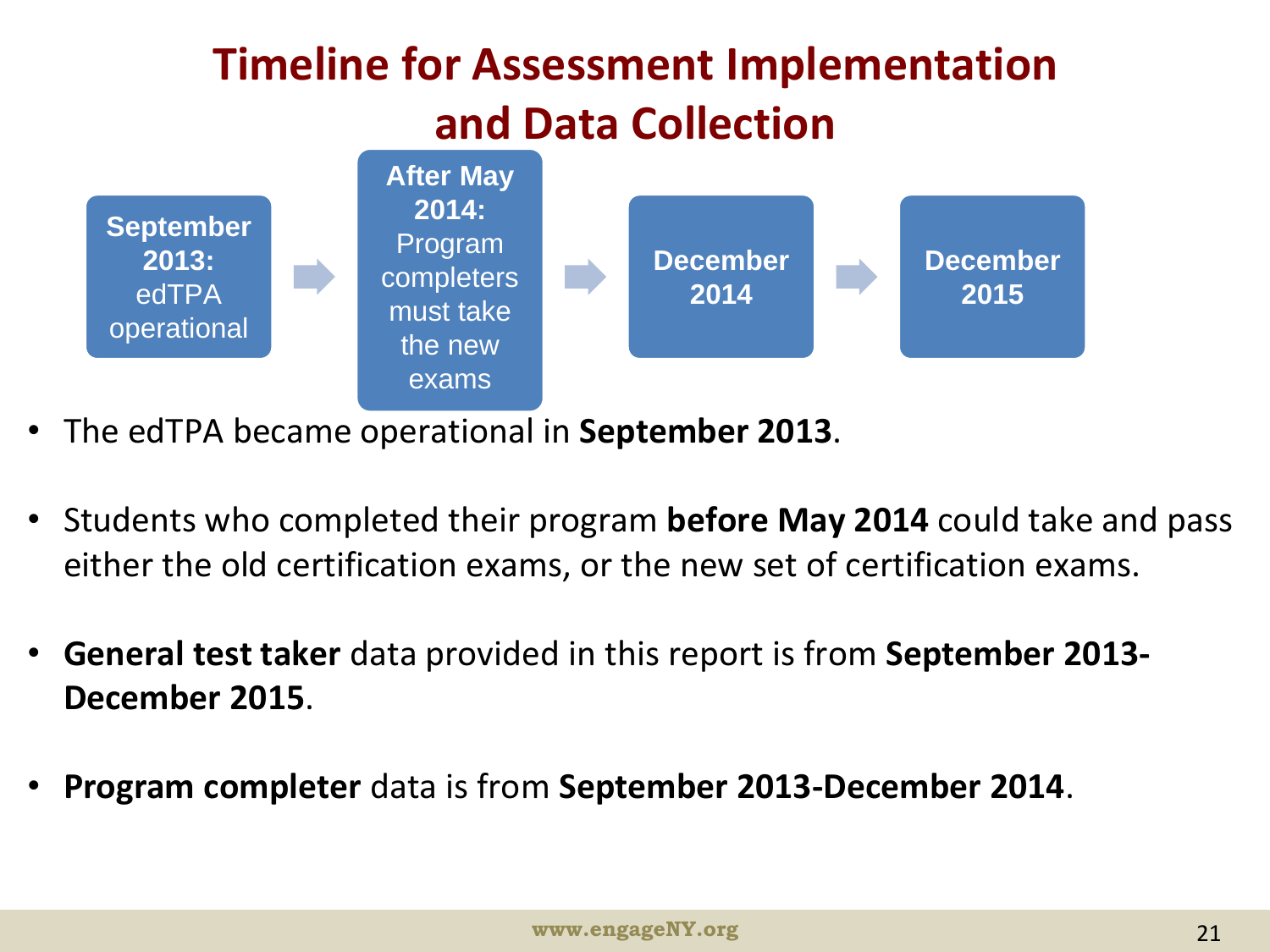### **General Test Taker Data**

- Since the edTPA went operational in September 2013, there have been **15,118** registrations—this represents all test takers, not program completers.
	- Of those, **13,159** have submitted their portfolio(87%),
	- There are **1,441** registrations open (registered but not submitted),
	- **330** registrations have been withdrawn, and
	- **188** registrations have expired.
- Overall, **13,114** edTPA portfolios have been scored in New York State
	- **812** portfolios were excluded due to condition codes, resulting in **12,302** portfolios.
- Of those, we have **12,130** unique NY candidates.
	- The difference between **12,302** and **12,130** is due to "best attempts."
- Out of **12,130** unique test takers **9,652** passed on their first attempt—79%.
- Of the **3,190** test takers who failed on their first attempt, **302** Re-took the edTPA, and **173** passed on their re-take—80% of test takers.
- **2,828** test takers who failed the edTPA subsequently took and passed the Assessment of Teaching Skills—Written (ATS-W safety net).

**Data from Sept 2013 through Nov 2015.**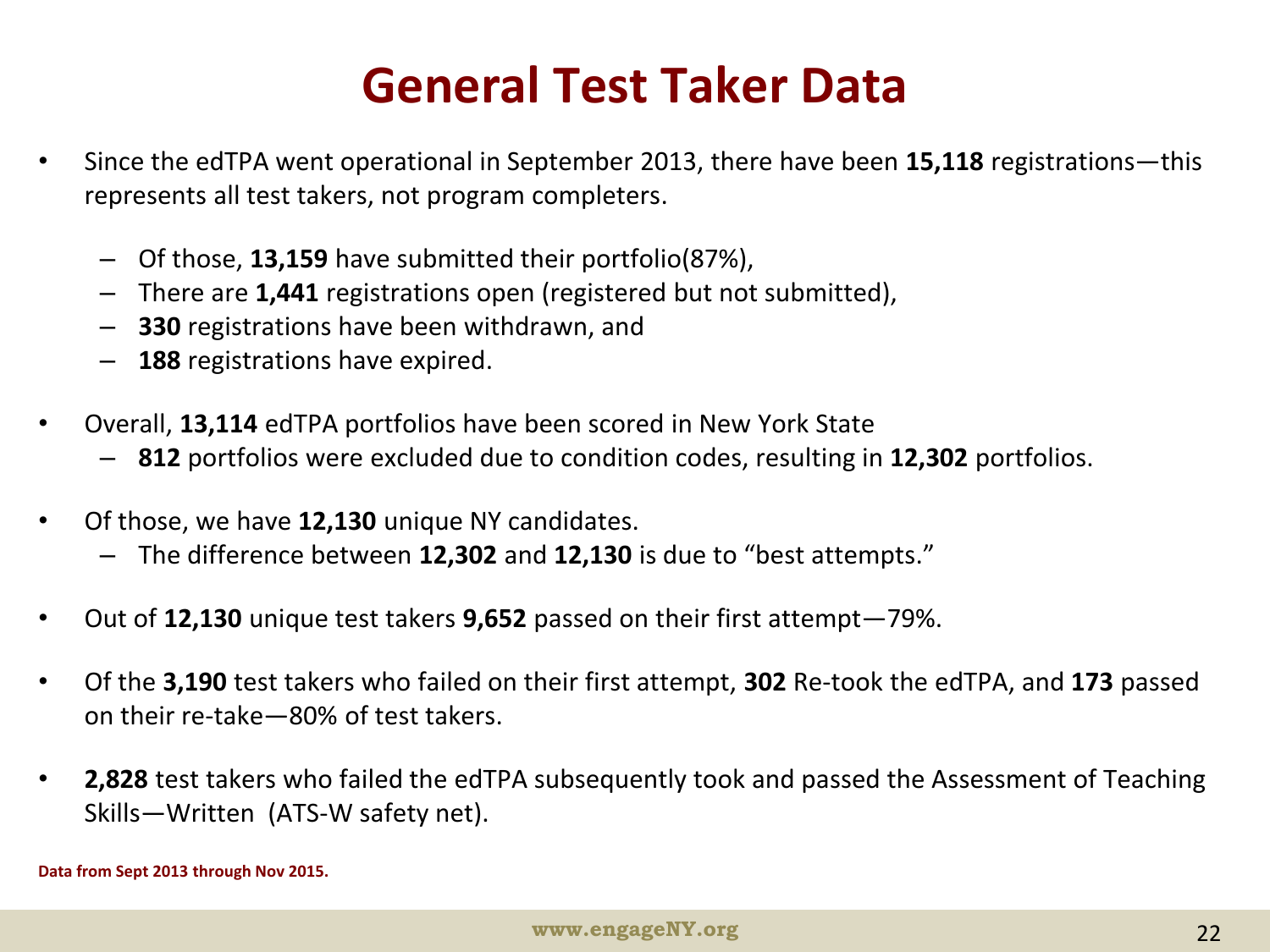#### **edTPA First and Best Attempt General Test Takers: By Handbook**

|                                         | <b>Test Takers</b> | <b>First Attempt</b> |        | <b>Best Attempt</b> |        |
|-----------------------------------------|--------------------|----------------------|--------|---------------------|--------|
|                                         |                    | <b>N</b> Pass        | % Pass | <b>N</b> Pass       | % Pass |
| <b>Handbook</b>                         |                    |                      |        |                     |        |
| <b>Agricultural Education</b>           | $6\overline{6}$    | $6 \mid$             | 100%   | 6                   | 100%   |
| <b>Business Education</b>               | 25                 | 20                   | 80%    | 20                  | 80%    |
| <b>Classical Languages</b>              | 5                  | 2                    | 40%    | $\overline{2}$      | 40%    |
| Early Childhood                         | 1155               | 945                  | 82%    | 952                 | 82%    |
| <b>Elementary Education</b>             | 3842               | 3146                 | 82%    | 3188                | 83%    |
| English as an Additional Language       | 340                | 309                  | 91%    | 312                 | 92%    |
| <b>Family and Consumer Sciences</b>     | 23                 | 15                   | 65%    | 15                  | 65%    |
| <b>Health Education</b>                 | 30                 | 13                   | 43%    | 13                  | 43%    |
| K-12 Performing Arts                    | 638                | 535                  | 84%    | 539                 | 84%    |
| Library Specialist                      | 40                 | 24                   | 60%    | 25                  | 63%    |
| <b>Literacy Specialist</b>              | 1                  | 1                    | 100%   | 1                   | 100%   |
| Middle Childhood English-Lang. Arts     | 13                 | 12                   | 92%    | 13                  | 100%   |
| Middle Childhood History/Social Studies | 6                  | $\overline{4}$       | 67%    | $\vert$             | 67%    |
| Middle Childhood Mathematics            | 24                 | 15                   | 63%    | 15                  | 63%    |
| Middle Childhood Science                | $\overline{4}$     | $\overline{4}$       | 100%   | $\overline{4}$      | 100%   |
| <b>Physical Education</b>               | 455                | 381                  | 84%    | 382                 | 84%    |
| Secondary English-Language Arts         | 833                | 762                  | 91%    | 766                 | 92%    |
| Secondary History/Social Studies        | 856                | 738                  | 86%    | 748                 | 87%    |
| <b>Secondary Mathematics</b>            | 847                | 659                  | 78%    | 666                 | 79%    |
| <b>Secondary Science</b>                | 629                | 534                  | 85%    | 538                 | 86%    |
| <b>Special Education</b>                | 1725               | 987                  | 57%    | 999                 | 58%    |
| Technology and Engineering Education    | 28                 | 18                   | 64%    | 18                  | 64%    |
| <b>Visual Arts</b>                      | 289                | 261                  | 90%    | 264                 | 91%    |
| <b>World Language</b>                   | 316                | 261                  | 83%    | 263                 | 83%    |
| Total                                   | 12,130             | 9652                 | 79.6%  | 9753                | 80.4%  |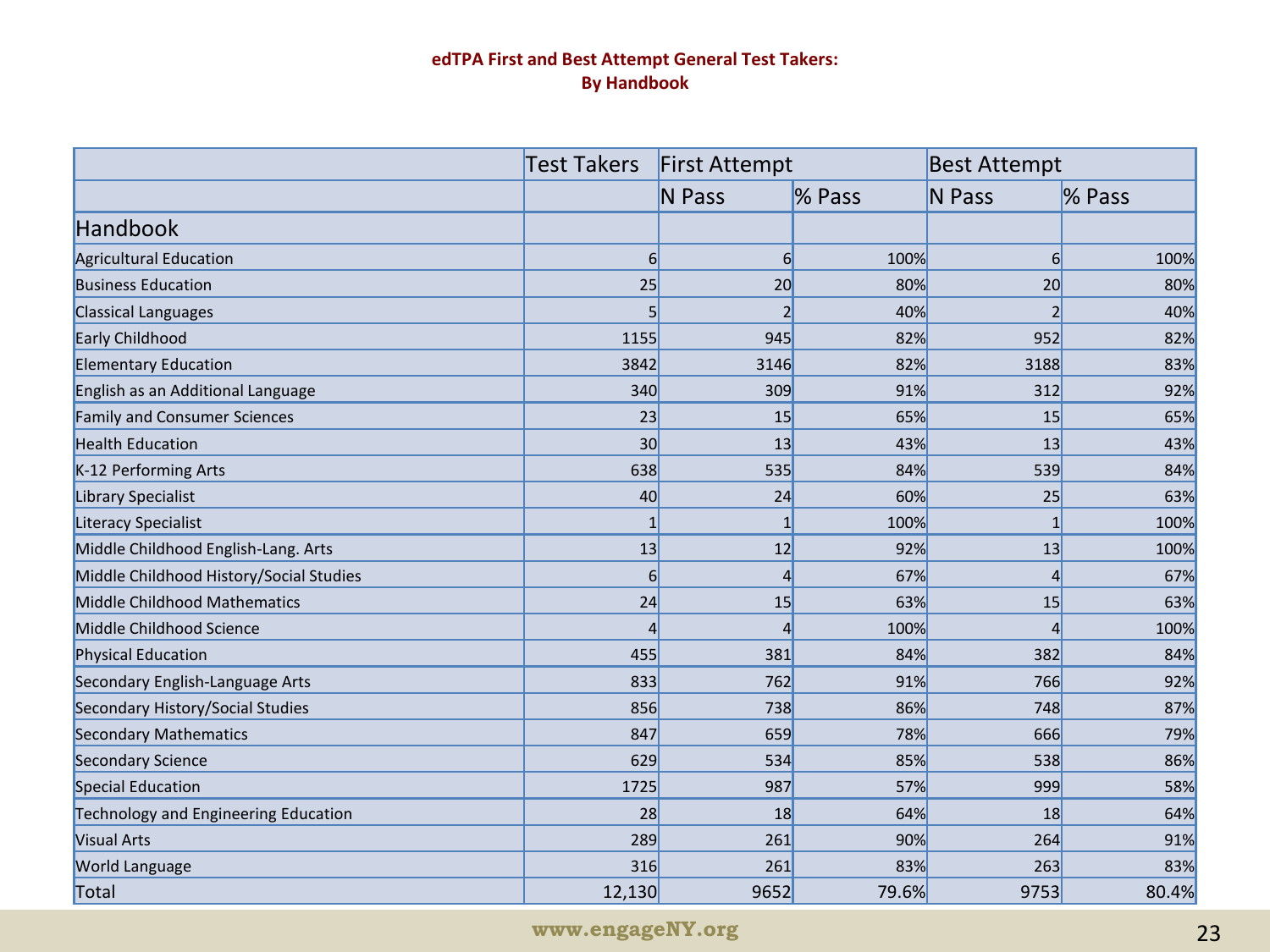### **edTPA First and Best Attempt Program Completers: by Handbook (9/13-12/31/14)**

|                                         |       | Test Takers First Attempt |        | <b>Best Attempt</b> |        |
|-----------------------------------------|-------|---------------------------|--------|---------------------|--------|
|                                         |       | <b>N</b> Pass             | % Pass | <b>N</b> Pass       | % Pass |
| Handbook                                |       |                           |        |                     |        |
| Agricultural Education                  | 4     | 4                         | 100%   | 4                   | 100%   |
| <b>Business Education</b>               | 9     | 5                         | 56%    | 5 <sup>1</sup>      | 56%    |
| <b>Classical Languages</b>              | 1     | 1                         | 100%   |                     | 100%   |
| Early Childhood                         | 294   | 244                       | 83%    | 248                 | 84%    |
| <b>Elementary Education</b>             | 1340  | 1069                      | 80%    | 1098                | 82%    |
| English as an Additional Language       | 96    | 88                        | 92%    | 88                  | 92%    |
| <b>Family and Consumer Sciences</b>     | 10    | 9                         | 90%    | 9                   | 90%    |
| <b>Health Education</b>                 | 15    |                           | 47%    |                     | 47%    |
| K-12 Performing Arts                    | 242   | 194                       | 80%    | 197                 | 81%    |
| Library Specialist                      | 14    | 8                         | 57%    | 8                   | 57%    |
| Middle Childhood English-Lang. Arts     | 9     | 8                         | 89%    | 9                   | 100%   |
| Middle Childhood History/Social Studies | 5     | 4                         | 80%    | 4                   | 80%    |
| Middle Childhood Mathematics            | 7     | 2                         | 29%    | 21                  | 29%    |
| Physical Education                      | 178   | 150                       | 84%    | 151                 | 85%    |
| Secondary English-Language Arts         | 277   | 256                       | 92%    | 258                 | 93%    |
| Secondary History/Social Studies        | 306   | 271                       | 89%    | 273                 | 89%    |
| <b>Secondary Mathematics</b>            | 341   | 299                       | 88%    | 302                 | 89%    |
| Secondary Science                       | 205   | 174                       | 85%    | 177                 | 86%    |
| Special Education                       | 484   | 271                       | 56%    | 278                 | 57%    |
| Technology and Engineering Education    | 6     | 3                         | 50%    | 3                   | 50%    |
| <b>Visual Arts</b>                      | 110   | 103                       | 94%    | 105                 | 95%    |
| <b>World Language</b>                   | 126   | 116                       | 92%    | 116                 | 92%    |
| Total                                   | 4,079 | 3,286                     | 80.5%  | 3343                | 82%    |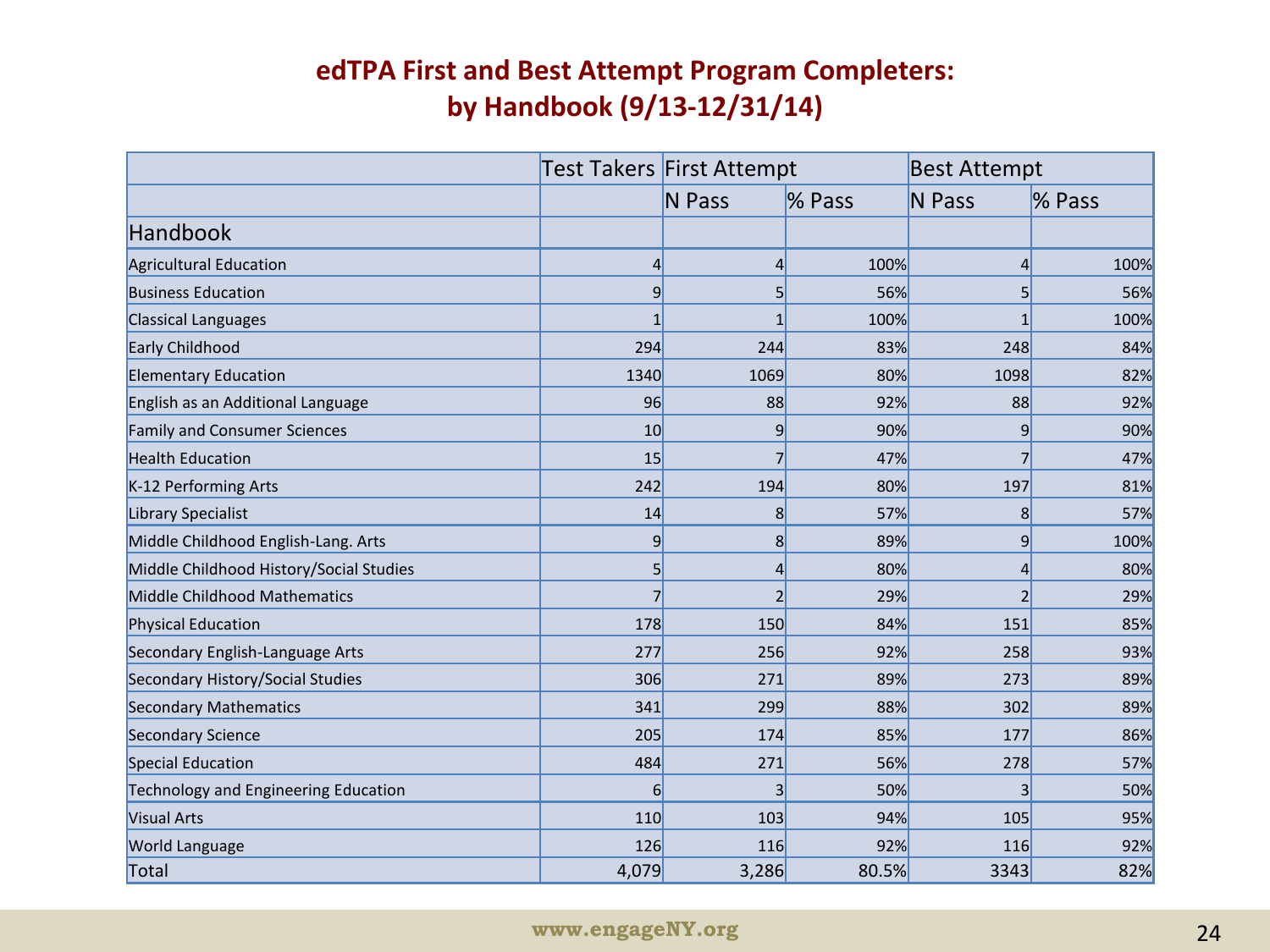#### **edTPA Pass Rates by Institution Program Completers By Higher Education Institution (9/13-12/31/14)**

| <u>Dy Thence Caacation motitation (9/ 19-12/91/ 17)</u><br><b>Institution Name</b> | <b>Test Takers</b> | <b>Passers</b> | <b>Pass Rate</b> |
|------------------------------------------------------------------------------------|--------------------|----------------|------------------|
| Ithaca College                                                                     | 34                 | 34             | 100%             |
| Manhattanville College                                                             | 34                 | 34             | 100%             |
| St. Joseph's College-Main                                                          | 33                 | 33             | 100%             |
| <b>CUNY College of Staten Island</b>                                               | 30                 | 30             | 100%             |
| St. John Fisher College                                                            | 30                 | 30             | 100%             |
| <b>Union Graduate College</b>                                                      | 22                 | 22             | 100%             |
| <b>Hobart and William Smith Colleges</b>                                           | 19                 | 19             | 100%             |
| Fordham Univ. Lincoln Ctr/Rose Hill                                                | 17                 | 17             | 100%             |
| American Museum of Natural History                                                 | 15                 | 15             | 100%             |
| University of Rochester                                                            | 11                 | 11             | 100%             |
| Nyack College                                                                      | 10                 | 10             | 100%             |
| <b>Teachers College</b>                                                            | 189                | 188            | 99%              |
| <b>SUC Oneonta</b>                                                                 | 112                | 111            | 99%              |
| Hofstra University - Main                                                          | 89                 | 88             | 99%              |
| <b>Molloy College</b>                                                              | 80                 | 79             | 99%              |
| <b>SUC Geneseo</b>                                                                 | 72                 | 71             | 99%              |
| <b>CUNY Hunter College</b>                                                         | 89                 | 87             | 98%              |
| Adelphi University                                                                 | 88                 | 86             | 98%              |
| New York University - Main                                                         | 86                 | 84             | 98%              |
| Canisius College of Buffalo                                                        | 55                 | 54             | 98%              |
| Niagara University                                                                 | 50                 | 49             | 98%              |

Please note, institutions with less than ten (10) test takers are not included.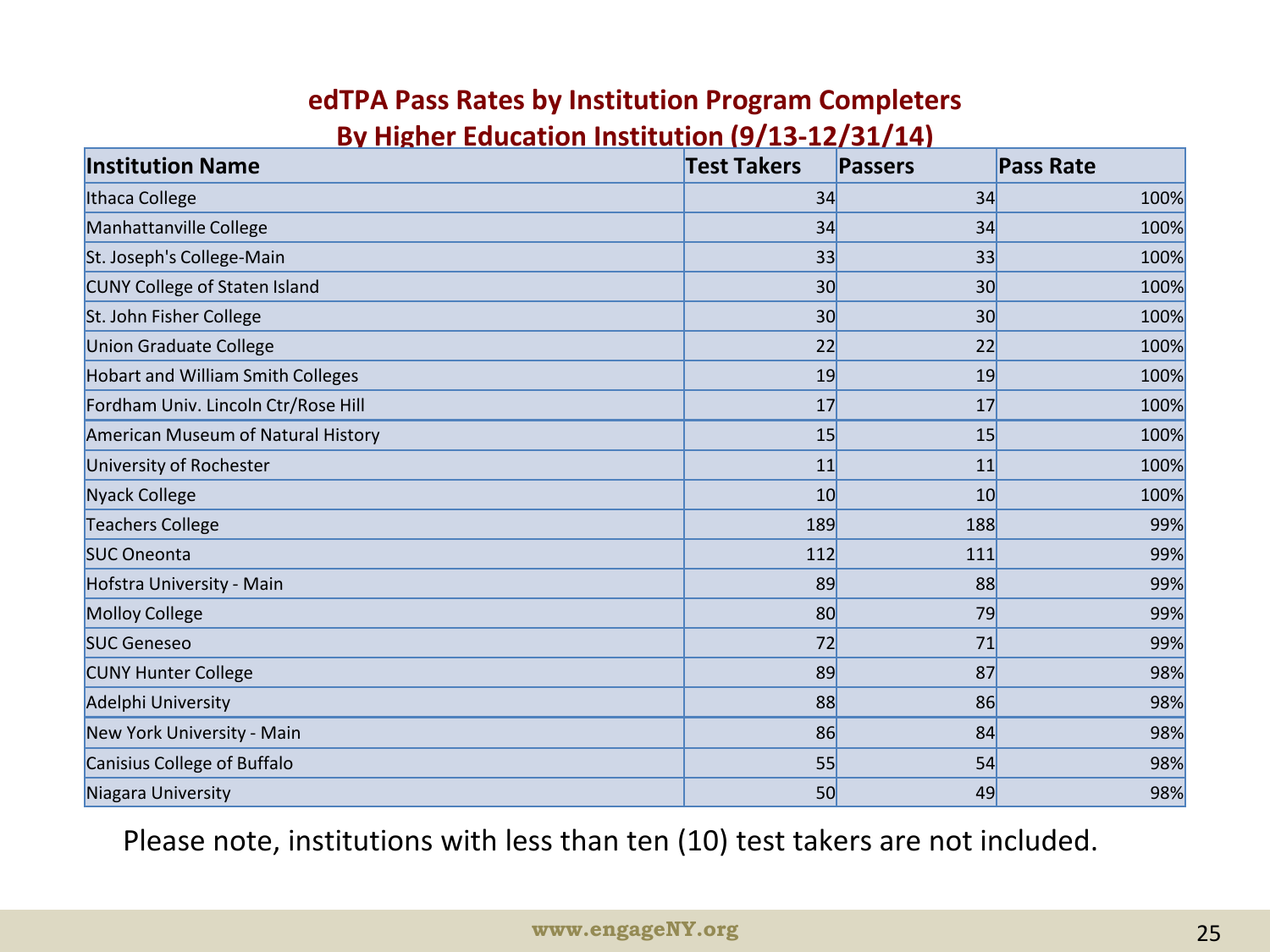#### **edTPA Pass Rates by Institution Program Completers (9/13-12/31/14)**

| <b>Institution Name</b>           | <b>Test Takers</b> | <b>Passers</b> | <b>Pass Rate</b> |
|-----------------------------------|--------------------|----------------|------------------|
| <b>SUC New Paltz</b>              | 125                | 121            | 97%              |
| Nazareth College of Rochester     | 68                 | 66             | 97%              |
| <b>CUNY Queens College</b>        | 182                | 174            | 96%              |
| <b>CUNY City College</b>          | 54                 | 52             | 96%              |
| St. Bonaventure University        | 27                 | 26             | 96%              |
| Manhattan College                 | 24                 | 23             | 96%              |
| St. John's University - Main      | 24                 | 23             | 96%              |
| <b>SUC Potsdam</b>                | 119                | 113            | 95%              |
| College of St. Rose               | 78                 | 74             | 95%              |
| <b>Syracuse University</b>        | 74                 | 70             | 95%              |
| <b>SUC Cortland</b>               | 191                | 179            | 94%              |
| Iona College - New Rochelle       | 34                 | 32             | 94%              |
| <b>SUNY Stony Brook</b>           | 32                 | 30             | 94%              |
| <b>SUNY Albany</b>                | 17                 | 16             | 94%              |
| <b>CUNY Brooklyn College</b>      | 56                 | 52             | 93%              |
| <b>SUC Buffalo</b>                | 56                 | 52             | 93%              |
| Pace University-Pleasantville     | 27                 | 25             | 93%              |
| Pace University - NYC             | 14                 | 13             | 93%              |
| St. Joseph's College-Suffolk      | 117                | 108            | 92%              |
| Medaille College - Amherst Campus | 13                 | 12             | 92%              |

Please note, institutions with less than ten (10) test takers are not included.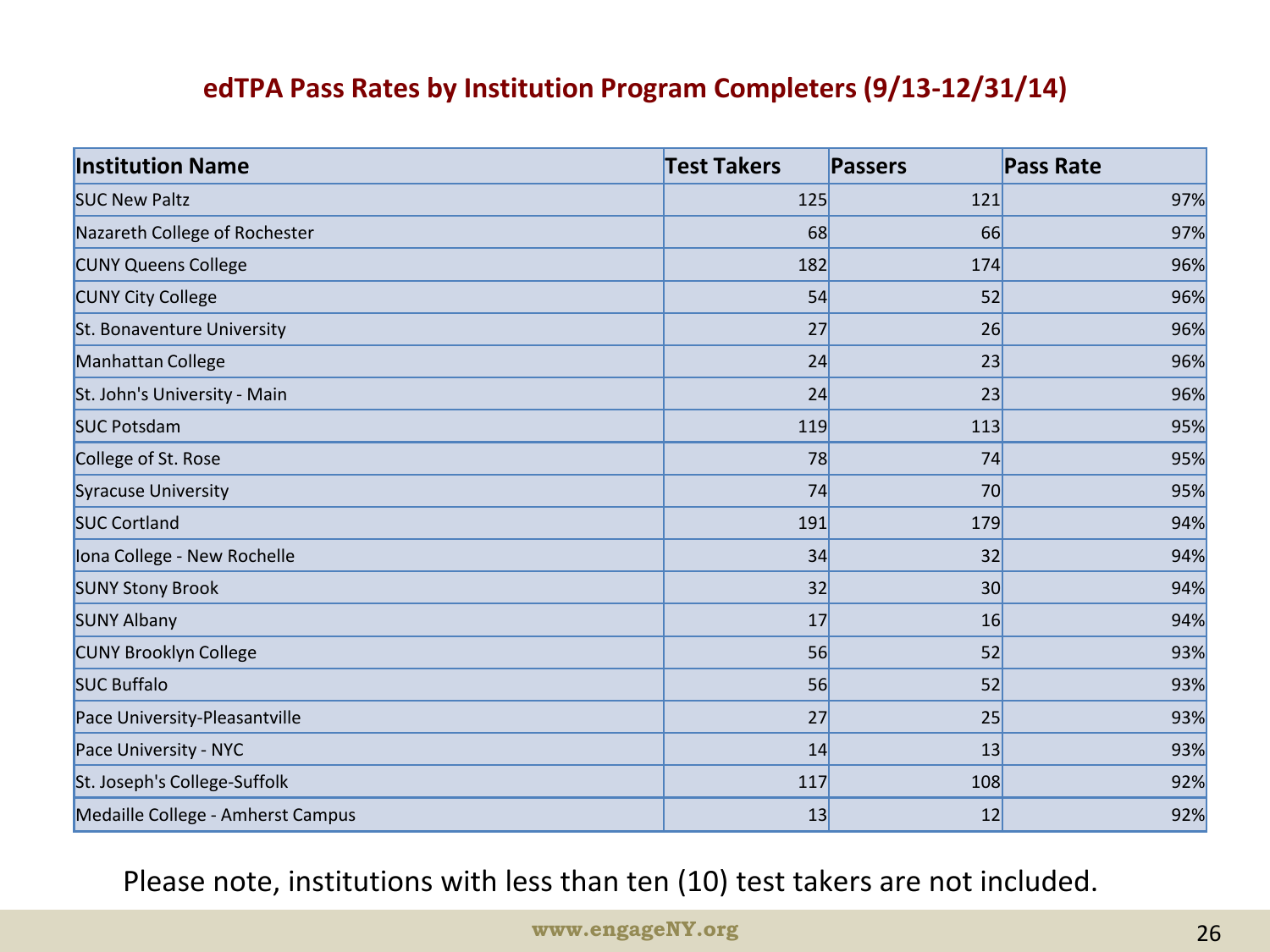#### **edTPA Pass Rates by Institution Program Completers (9/13-12/31/14)**

| <b>Institution Name</b>               | <b>Test Takers</b> | Passers        | Pass Rate |
|---------------------------------------|--------------------|----------------|-----------|
| Marist College                        | 56                 | 51             | 91%       |
| Elmira College                        | 22                 | 20             | 91%       |
| D'Youville College                    | 11                 | 10             | 91%       |
| Medaille College                      | 11                 | 10             | 91%       |
| <b>SUC Brockport</b>                  | 58                 | 52             | 90%       |
| Le Moyne College                      | 30                 | 27             | 90%       |
| <b>SUNY Buffalo</b>                   | 18                 | 16             | 89%       |
| Mercy College - Main                  | 41                 | 36             | 88%       |
| <b>SUC Fredonia</b>                   | 79                 | 67             | 85%       |
| Mount St. Mary College                | 41                 | 35             | 85%       |
| <b>SUC Plattsburgh</b>                | 27                 | 23             | 85%       |
| <b>SUC Oswego</b>                     | 68                 | 57             | 84%       |
| L.I.U. - C.W. Post                    | 57                 | 48             | 84%       |
| Daemen College                        | 19                 | 16             | 84%       |
| <b>SUC Old Westbury</b>               | 32                 | 25             | 78%       |
| Dowling College                       | 13                 | 10             | 77%       |
| <b>CUNY Herbert H. Lehman College</b> | 23                 | 17             | 74%       |
| Hartwick College                      | 15                 | $\overline{9}$ | 60%       |

Please note, institutions with less than ten (10) test takers are not included.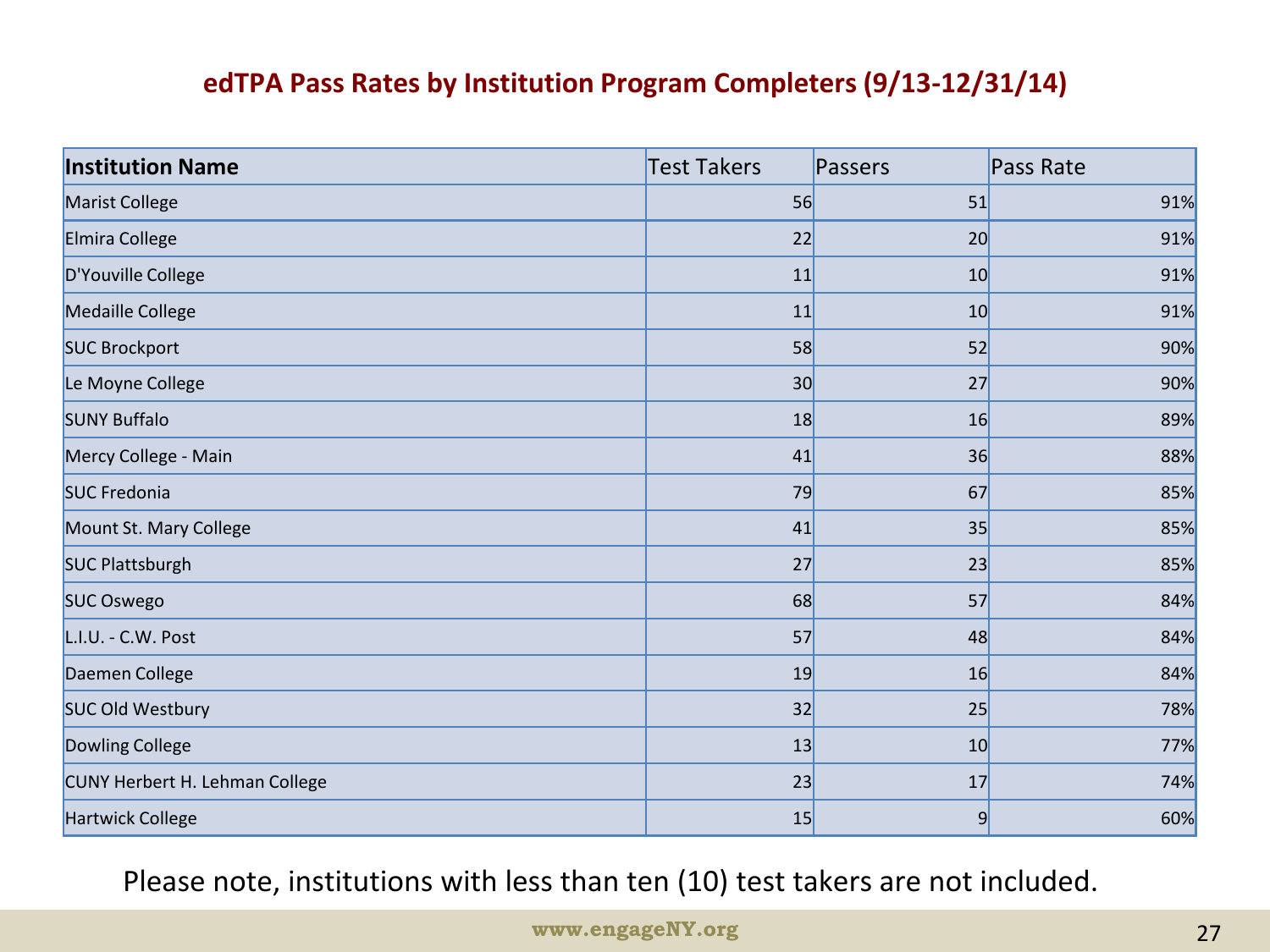#### **edTPA Mean Scores by Ethnicity and Demographics General Test Takers (9/13/15-11/5/15)**

|                                                 | <b>Total Score out of 15</b><br>(NY only) |       |               | <b>National</b><br>(2014) |
|-------------------------------------------------|-------------------------------------------|-------|---------------|---------------------------|
|                                                 | <b>Test Takers</b><br><b>Mean</b>         |       | <b>StdDev</b> |                           |
| <b>Regional Context</b>                         |                                           |       |               |                           |
| Rural                                           | 1141                                      | 44.49 | 7.61          | 43.05                     |
| Rural/Suburban                                  | 649                                       | 44.24 | 8.24          | 43.88                     |
| Suburban                                        | 4205                                      | 45.56 | 7.27          | 45.51                     |
| Suburban/urban                                  | 889                                       | 44.91 | 7.75          | 45.42                     |
| Urban                                           | 5095                                      | 45.61 | 7.59          | 45.84                     |
| <b>Race/Ethnicity</b>                           |                                           |       |               |                           |
| African American/Black (not of Hispanic origin) | 549                                       | 42.86 | 7.55          | 42.59                     |
| American Indian or Alaskan Native               | 13                                        | 45.62 | 4.81          | 42.56                     |
| Asian or Pacific Islander                       | 573                                       | 45.98 | 7.02          | 46.72                     |
| Hispanic                                        | 931                                       | 45.01 | 7.7           | 44.93                     |
| White (not of Hispanic origin)                  | 8962                                      | 45.5  | 7.5           | 45.00                     |
| Multiracial                                     | 239                                       | 45.84 | 7.7           | 46.42                     |
| Other                                           | 257                                       | 44.11 | 8.17          | 44.53                     |
| Undeclared                                      | 455                                       | 45.95 | 7.79          | 45.97                     |

edTPA scores are out of 75 points, and the cut score is 41. Elementary Education has a cut score of 49 (there are an additional 3 rubrics) World and Classical Languages have a cut score of 35 (there are two fewer rubrics).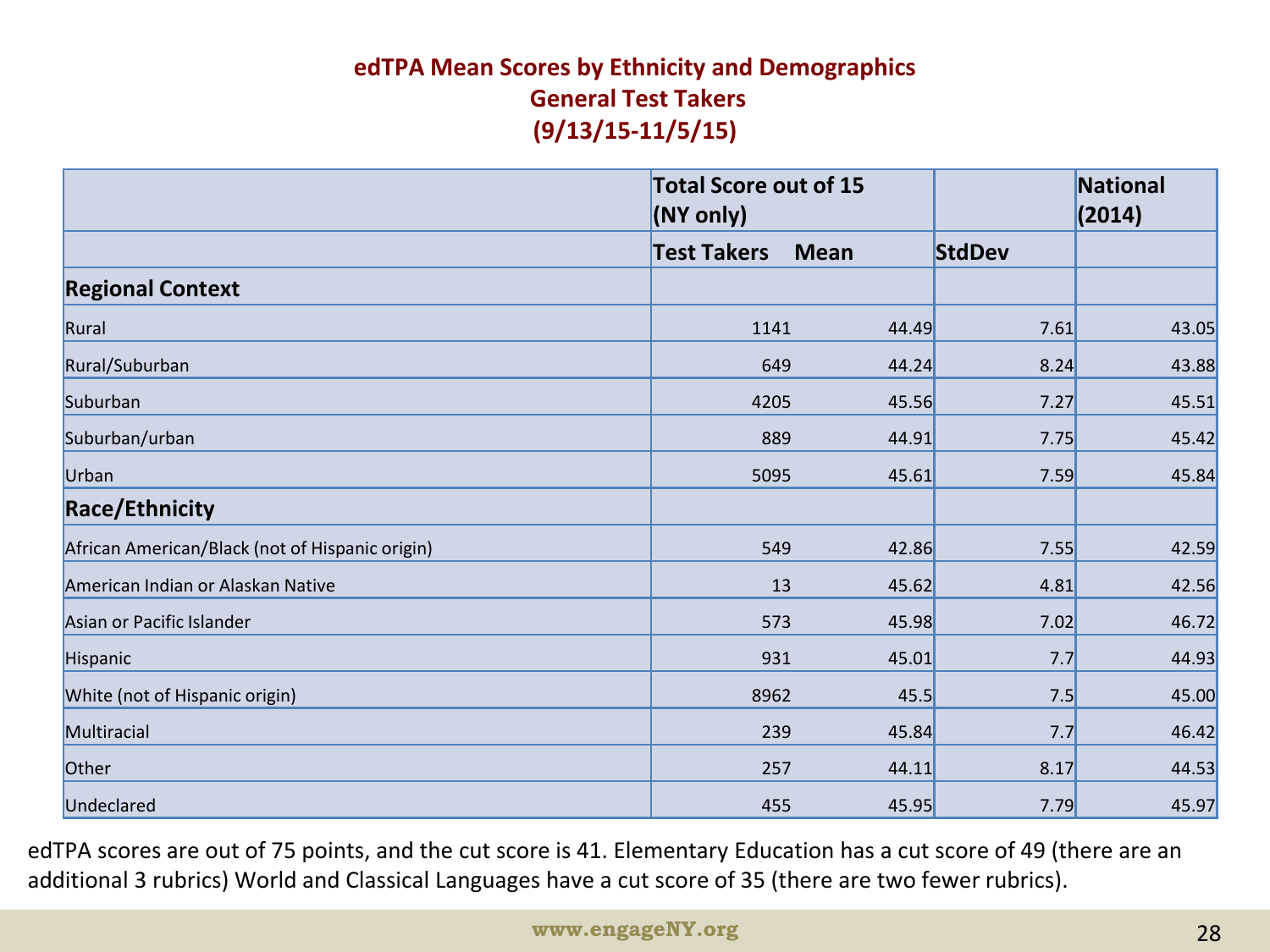### **edTPA Mean Scores by Ethnicity and Demographics Program Completers (9/13-12/31/14)**

|                                                 |                    | Total Score out of 15 |        |  |
|-------------------------------------------------|--------------------|-----------------------|--------|--|
|                                                 | <b>Test Takers</b> | Mean                  | StdDev |  |
| <b>Regional Context</b>                         |                    |                       |        |  |
| Rural                                           | 425                | 43.86                 | 7.9    |  |
| Rural/Suburban                                  | 258                | 44.08                 | 8.41   |  |
| Suburban                                        | 1498               | 45.47                 | 7.37   |  |
| Suburban/urban                                  | 358                | 45.25                 | 7.77   |  |
| Urban                                           | 1504               | 45.9                  | 7.64   |  |
| Race/Ethnicity                                  |                    |                       |        |  |
| African American/Black (not of Hispanic origin) | 116                | 41.24                 | 7.66   |  |
| American Indian or Alaskan Native               | 3                  | 46                    |        |  |
| Asian or Pacific Islander                       | 177                | 46.39                 | 6.91   |  |
| Hispanic                                        | 251                | 44.65                 | 7.6    |  |
| White (not of Hispanic origin)                  | 3217               | 45.42                 | 7.63   |  |
| Multiracial                                     | 72                 | 47                    | 8.52   |  |
| Other                                           | 61                 | 44.31                 | 8.27   |  |
| Undeclared                                      | 146                | 46.6                  | 7.39   |  |

edTPA scores are out of 75 points, and the cut score is 41. Elementary Education has a cut score of 49 (there are an additional 3 rubrics) World and Classical Languages have a cut score of 35 (there are two fewer rubrics).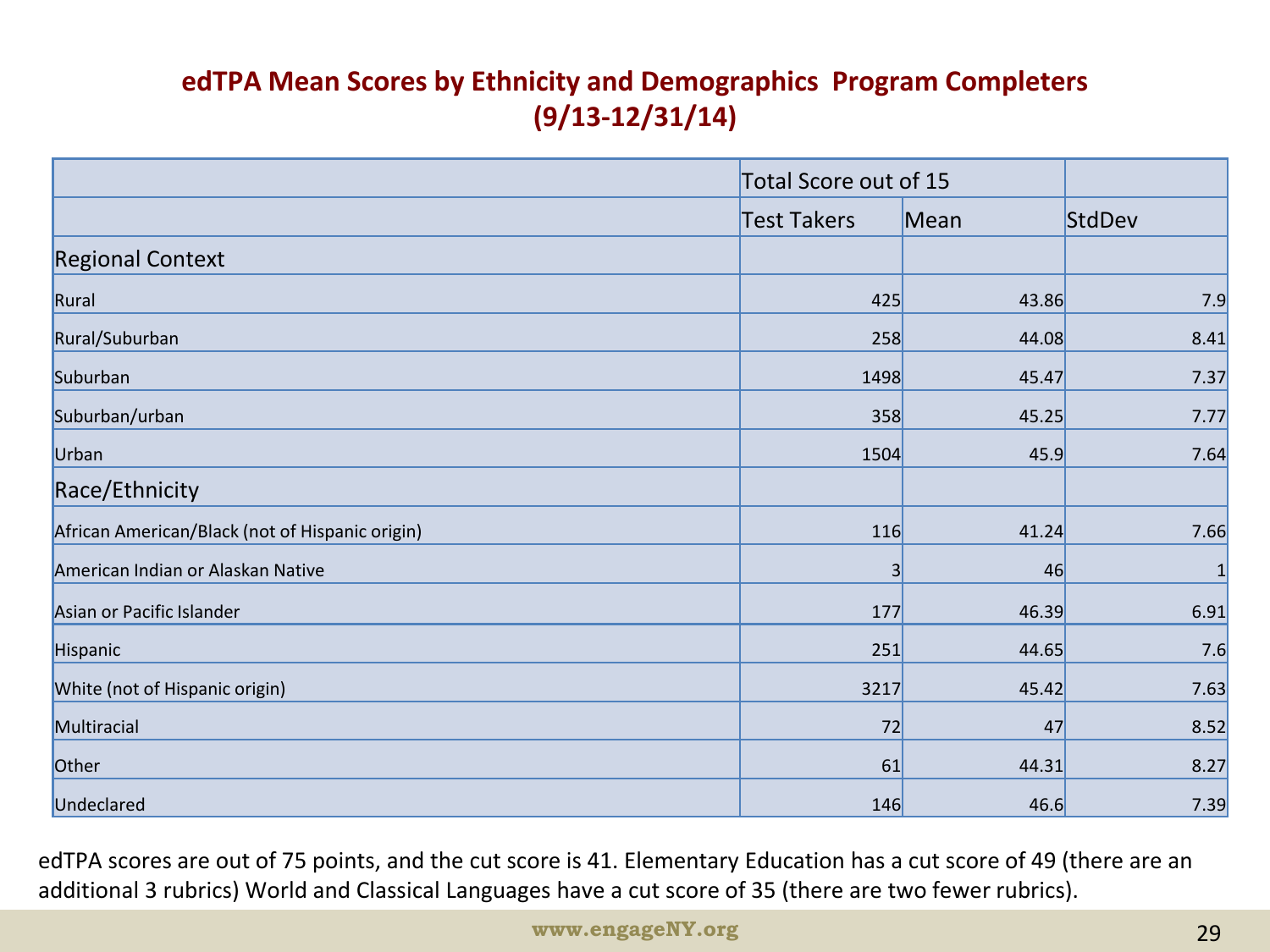### **edTPA Pass Rates by Ethnicity General Test Takers (9/13/15-11/5/15)**

|                                                 | Test Takers First Attempt |        |        | <b>Best Attempt</b> |        |
|-------------------------------------------------|---------------------------|--------|--------|---------------------|--------|
|                                                 |                           | N Pass | % Pass | $\overline{N}$ Pass | % Pass |
| <b>All Handbooks</b>                            | 12130                     | 9652   | 80%    | 9753                | 80%    |
| Race/Ethnicity                                  |                           |        |        |                     |        |
| African American/Black (not of Hispanic origin) | 553                       | 378    | 68%    | 380                 | 69%    |
| American Indian or Alaskan Native               | 13                        | 12     | 92%    | 12                  | 92%    |
| Asian or Pacific Islander                       | 625                       | 528    | 84%    | 529                 | 85%    |
| Hispanic                                        | 987                       | 775    | 79%    | 779                 | 79%    |
| White (not of Hispanic origin)                  | 8975                      | 7192   | 80%    | 7277                | 81%    |
| Multiracial                                     | 240                       | 199    | 83%    | 202                 | 84%    |
| Other                                           | 261                       | 184    | 70%    | 186                 | 71%    |
| Undeclared                                      | 476                       | 384    | 81%    | 388                 | 82%    |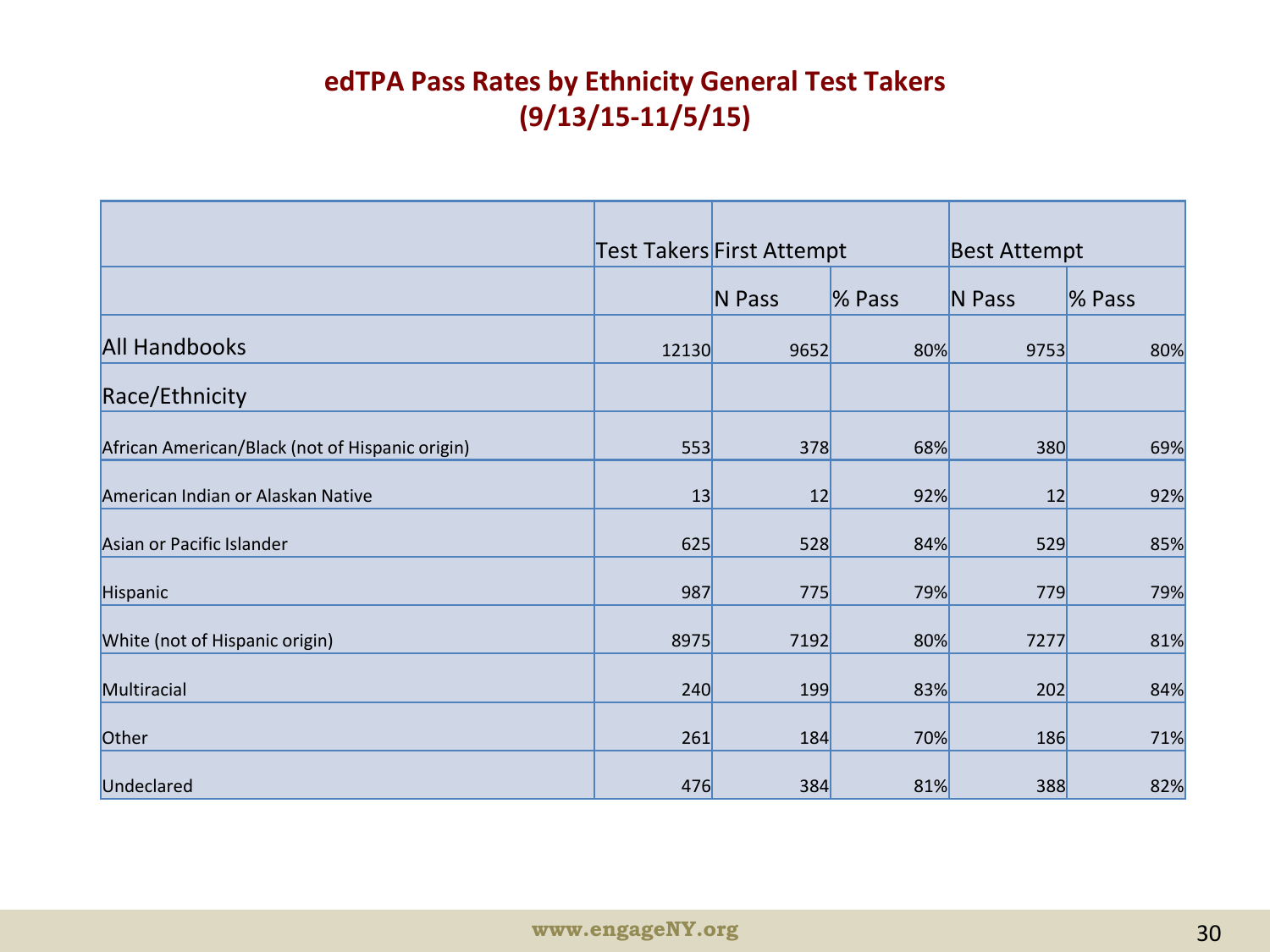### **edTPA: Pass Rates by Ethnicity Program Completers (9/13-12/31/14)**

|                                                 |      | Test Takers First Attempt |           | <b>Best Attempt</b> |           |
|-------------------------------------------------|------|---------------------------|-----------|---------------------|-----------|
|                                                 |      | N Pass                    | $\%$ Pass | N Pass              | $\%$ Pass |
| <b>All Handbooks</b>                            | 4079 | 3286                      | 81%       | 3343                | 82%       |
| Race/Ethnicity                                  |      |                           |           |                     |           |
| African American/Black (not of Hispanic origin) | 118  | 71                        | 60%       | 71                  | 60%       |
| Asian or Pacific Islander                       | 199  | 179                       | 90%       | 179                 | 90%       |
| Hispanic                                        | 262  | 206                       | 79%       | 208                 | 79%       |
| White (not of Hispanic origin)                  | 3206 | 2583                      | 81%       | 2635                | 82%       |
| Multiracial                                     | 71   | 64                        | 90%       | 65                  | 92%       |
| Other                                           | 63   | 48                        | 76%       | 49                  | 78%       |
| Undeclared                                      | 157  | 132                       | 84%       | 133                 | 85%       |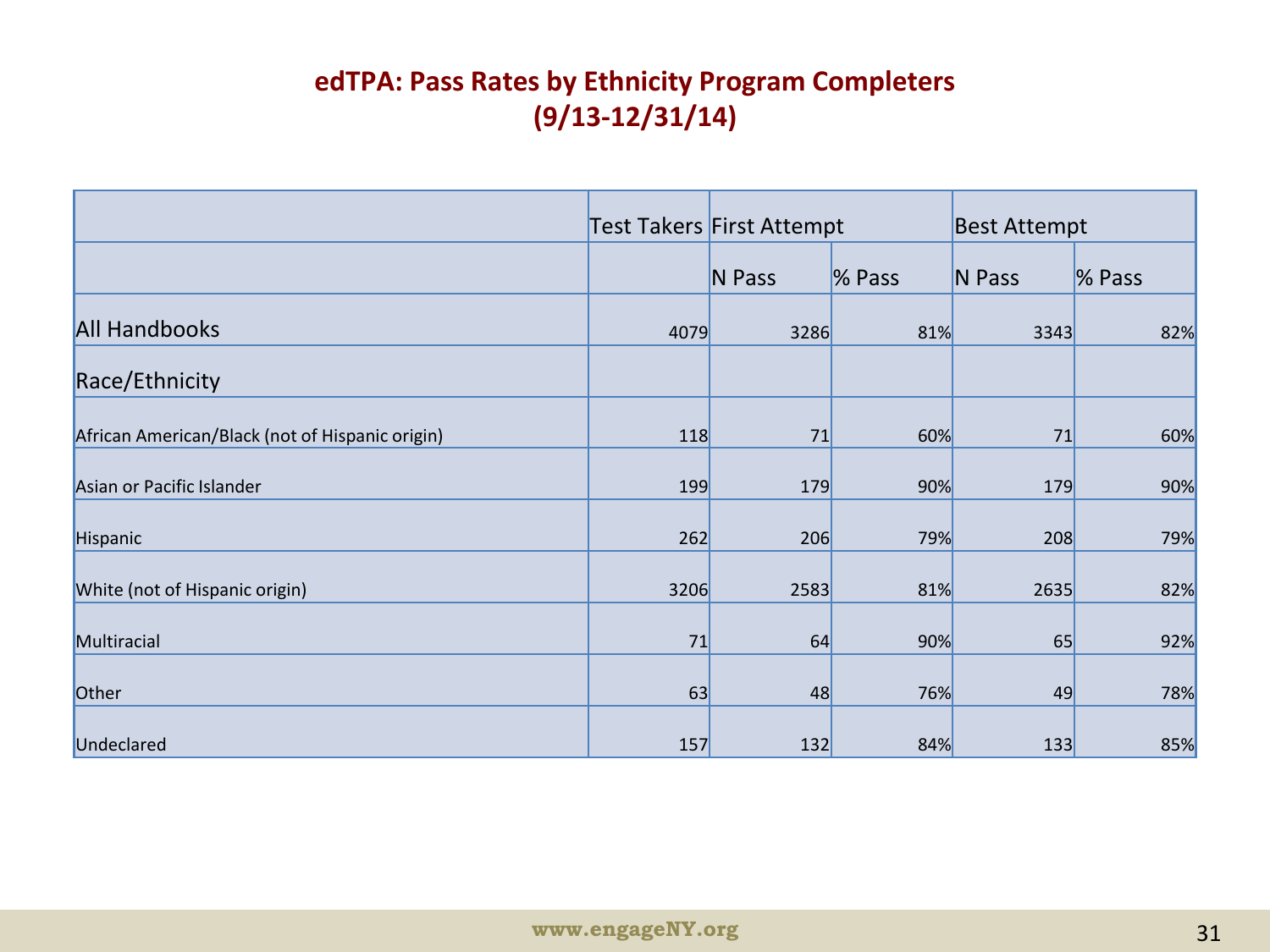## **Board Discussion**

- This past fall, Regent Cashin held three forums: - New Paltz - Buffalo - Brooklyn
- Regents Chin, Collins, Rosa, and Young each attended one or more of the forums
- The Deputy Commissioner for Higher Education attended the Buffalo and Brooklyn forums
- The Commissioner and Senior Deputy Commissioner attended the Brooklyn forum
- The next few slides represent the notes taken at those forums to facilitate our discussion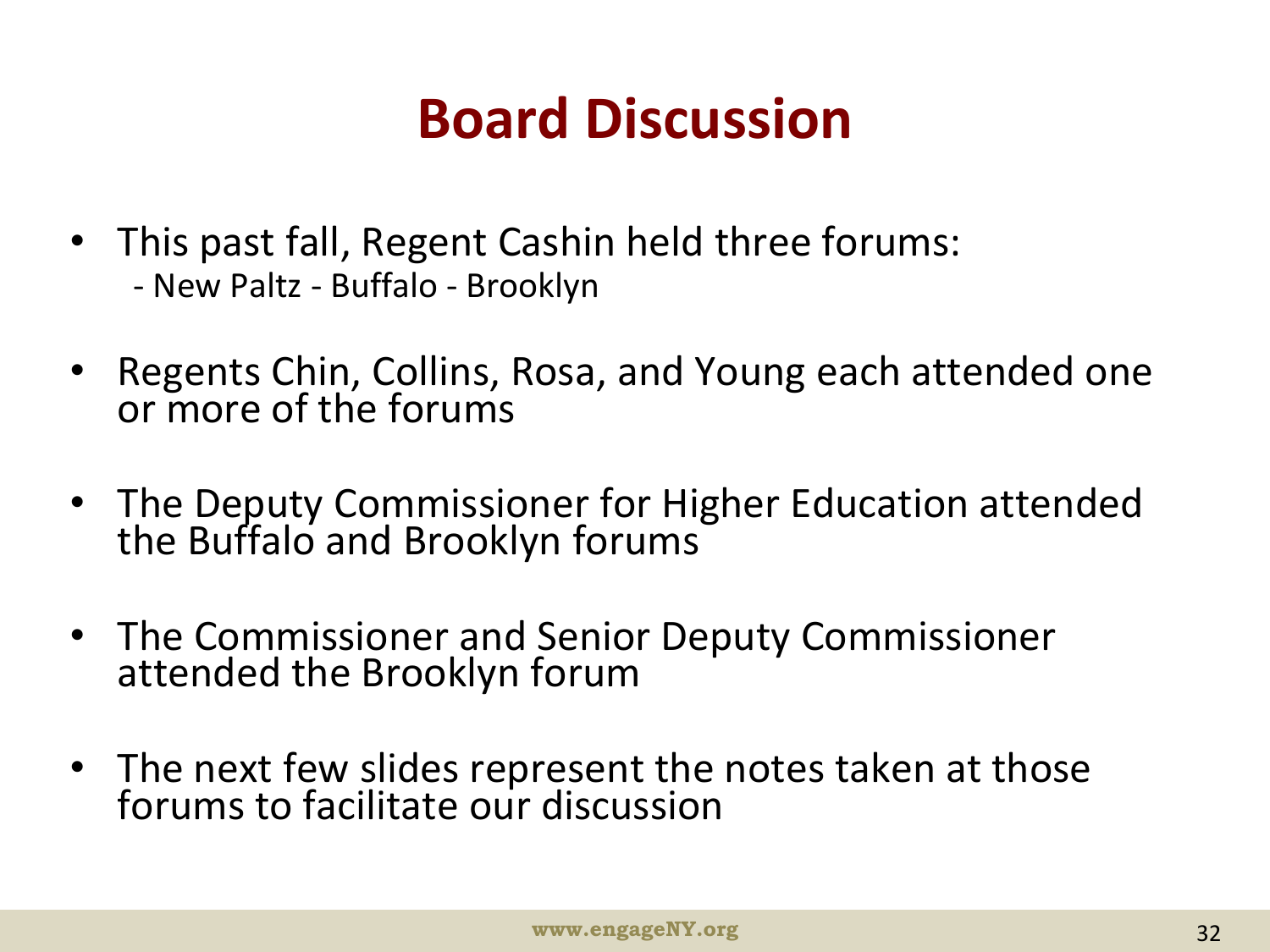### **Issues Raised at the Three Forums:**

| <b>Concerns</b>                                                                         | <b>Comments and Clarifications</b>                                                                                                                                                                                                                                                     |
|-----------------------------------------------------------------------------------------|----------------------------------------------------------------------------------------------------------------------------------------------------------------------------------------------------------------------------------------------------------------------------------------|
| "High stakes" nature of the exam                                                        | The Safety Net was established to provide a transition period. It<br>effectively eliminated the high stakes nature of the test.<br>The edTPA is one requirement in a multiple measures system.                                                                                         |
| Cost of the exam                                                                        | Cost is \$300- all campuses that have PELL eligible students will have<br>some number of vouchers in proportion to the number of students<br>that are PELL eligible compared to all other programs.                                                                                    |
| Takes times away from developing relationships<br>with students during student teaching | The assessment actually expects and evaluates candidates on their<br>ability to build relationships with their students and reflect on the<br>unique learning of their students.                                                                                                       |
| Too much time spent in classroom discussing<br>the exam                                 | The edTPA is a portfolio assessment and is meant to be embedded in<br>teacher preparation curriculum.                                                                                                                                                                                  |
| Lack of feedback to candidates                                                          | Feedback includes rubric scores and score point descriptions.<br>re-score confirmation process is available-if score changes, a refund<br>for the re-scoring is issued.                                                                                                                |
| Not enough time in student placement to<br>complete the edTPA                           | Students have 18 months from the time of their registration to the<br>time of submission. Currently the minimum student placement is 40<br>days (most programs require significantly more placement time).<br>Much work and planning is done prior to the actual student<br>placement. |
| There is no room to make mistakes during<br>student teaching                            | There are prompts asking candidates to reflect on how they could<br>change or improve their lessons.                                                                                                                                                                                   |
|                                                                                         | $\sim$ 100 mass and <b>NTV7</b> in the state                                                                                                                                                                                                                                           |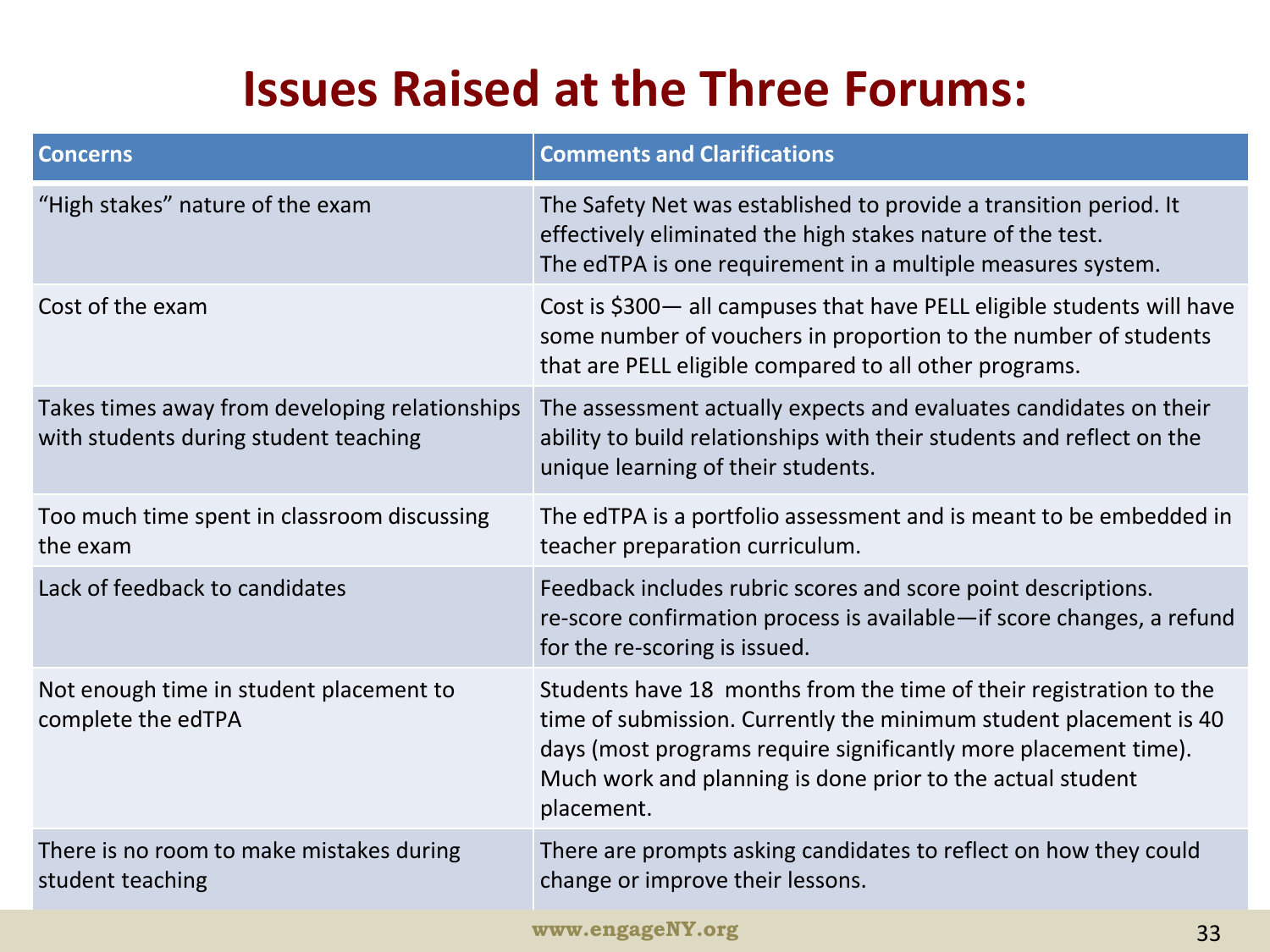### **Issues Raised at the Three Forums**

| <b>Concerns</b>                                                               | <b>Comments and Clarifications</b>                                                                                                                                                                                                                                                                                                                                    |
|-------------------------------------------------------------------------------|-----------------------------------------------------------------------------------------------------------------------------------------------------------------------------------------------------------------------------------------------------------------------------------------------------------------------------------------------------------------------|
| Enrollment in teacher preparation has decreased                               | This is a National trend. New York State enrollment is down 22.74%,<br>New Jersey is down 32.54%, Pennsylvania is down 33% and Texas<br>enrollment is down 33.34%                                                                                                                                                                                                     |
| Lack of transparency about what is being assessed                             | There are handbooks and guidelines for each content area,<br>containing detailed rubrics and explanations.<br>There are prompts that specifically address candidate's instructional<br>decisions, and asking candidates what they would do different in<br>future instruction.                                                                                        |
| There is too much focus on the video portion<br>Issues with the video portion | Not all of the rubrics draw from the video. The focus is on task 2<br>(rubrics 5-9, rubric 10 does not use draw from the video). Candidates<br>can make up for low scores in task 2 by performing well in Planning<br>and Assessment.                                                                                                                                 |
| Difficulties obtaining student/parent consent<br>Video is not "authentic"     | School districts should not accept student placements if they cannot<br>video tape. Cameras can be arranged to not include students without<br>permission. Students can be placed outside video range.<br>Blurring of student faces is allowable and is not considered "editing."<br>A transcript process is available if there are are concerns about<br>permission. |
| Language is different from what is accepted in the field                      | The language has been reviewed by experts in the field.                                                                                                                                                                                                                                                                                                               |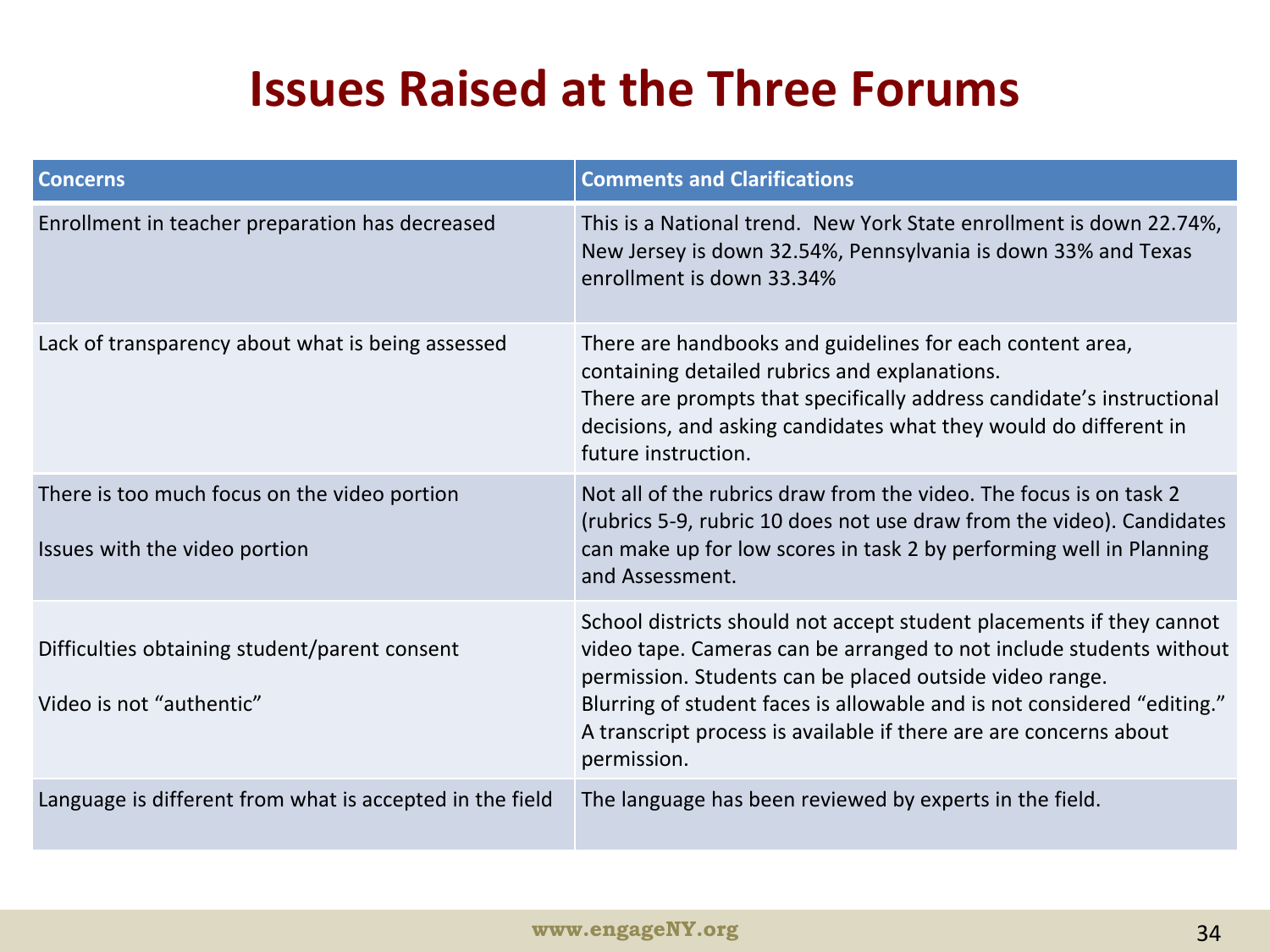### **Resources Developed by SCALE (Stanford Center for Assessment, Learning, & Equity)**

- http://www.edtpa.com/PopUp.aspx?f=HTML\_FRAG/GENRB [MGCOpener.html](http://www.edtpa.com/PopUp.aspx?f=HTML_FRAG/GENRB_MGCOpener.html) (Making Good Choices)
- [http://www.edtpa.com/Content/Docs/edTPARegistrationOver](http://www.edtpa.com/Content/Docs/edTPARegistrationOverview.pdf) [view.pdf](http://www.edtpa.com/Content/Docs/edTPARegistrationOverview.pdf) (Registering)
- [http://www.edtpa.com/Content/Docs/UsingTheSystemCandid](http://www.edtpa.com/Content/Docs/UsingTheSystemCandidates.pdf) [ates.pdf](http://www.edtpa.com/Content/Docs/UsingTheSystemCandidates.pdf) (Submission)
- [https://secure.aacte.org/apps/rl/res\\_get.php?fid=2183&ref=e](https://secure.aacte.org/apps/rl/res_get.php?fid=2183&ref=edtpa) [dtpa](https://secure.aacte.org/apps/rl/res_get.php?fid=2183&ref=edtpa) (2015 Administrative Report)
- <http://www.nystce.nesinc.com/index.asp>